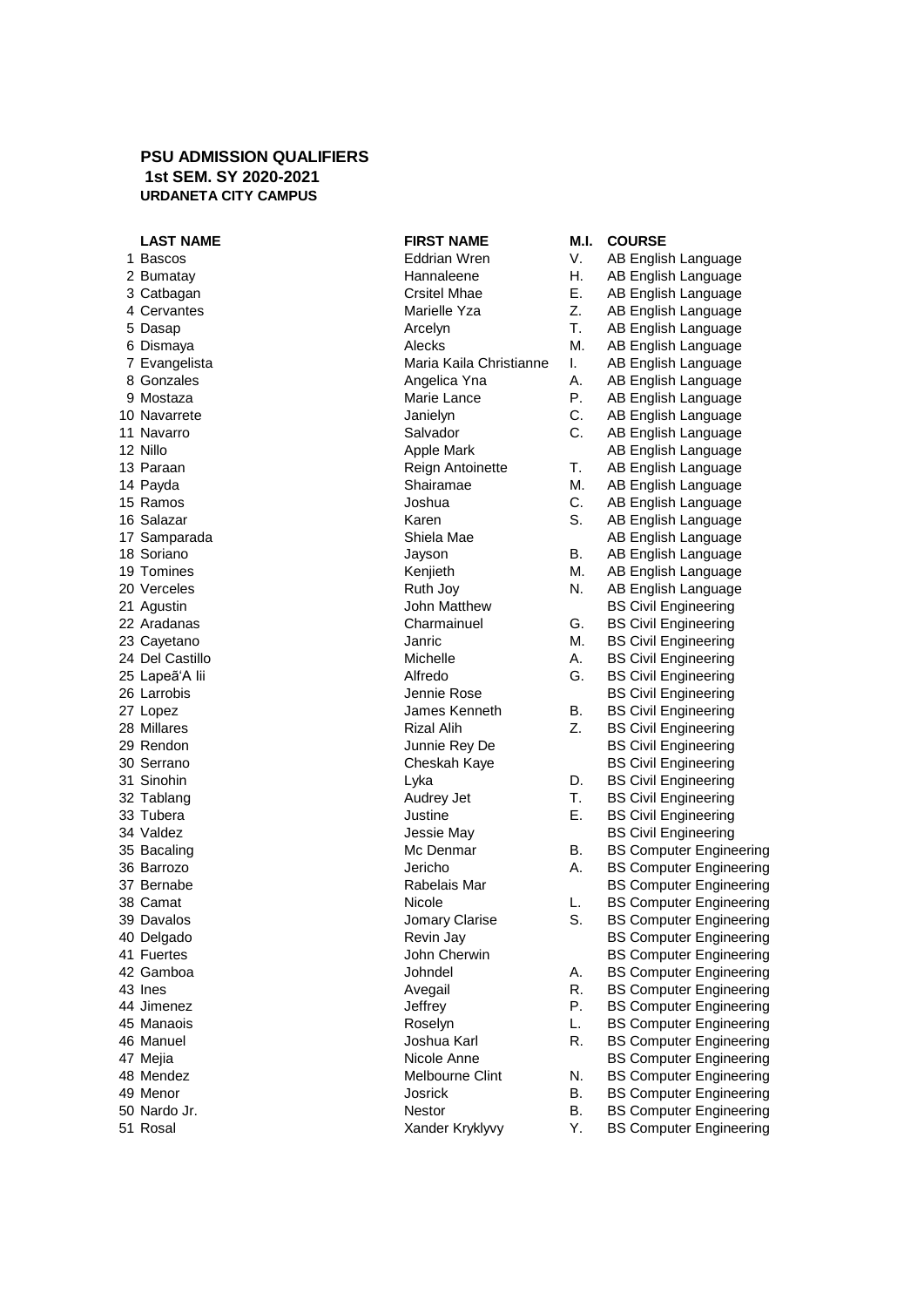92 Junio **Kyzon Britz** 

52 Sagun Argielyn Mae J. BS Computer Engineering 53 Serapion Jordan O. BS Computer Engineering 54 Tercenio James F. BS Computer Engineering 55 Adap Jerick A. BS Electrical Engineering 56 Alleta Carl John C. BS Electrical Engineering 57 Ancheta **Angelo** Angelo **F. BS Electrical Engineering F.** Angelo 58 Apostol Queen Jeni G.. BS Electrical Engineering 59 Aquino **Nathaniel V. BS Electrical Engineering** V. PO Aquino 60 Asbok Frank B. BS Electrical Engineering 61 Bagaoisan Joel John C. BS Electrical Engineering 62 Balcita **Allan** Allan C. BS Electrical Engineering 63 Barrios Sofia Aidylinda N. BS Electrical Engineering 64 Bartolome Jeric T. BS Electrical Engineering 65 Batalla Niel Ross John P. BS Electrical Engineering 66 Bergaã'O James M. BS Electrical Engineering 67 Calica **Noel** Noel D. BS Electrical Engineering 68 Calicdan **M. BS Electrical Engineering** John Dexter **M. BS Electrical Engineering** 69 Cantor Jr. **Rey Strategy** M. BS Electrical Engineering 70 Caser **Alen** Alen **V.** BS Electrical Engineering 71 Castro **Castro Castro A. BS Electrical Engineering** Jan Allen A. BS Electrical Engineering 72 Catalan **Arman** Arman DG. BS Electrical Engineering 73 Cayabyab Jordan Iverson S. BS Electrical Engineering 74 Cayetano **Ma. Robelle Joy** BS Electrical Engineering<br>75 Corpuz Jr. **Ma. Roger** B. BS Electrical Engineering Roger B. BS Electrical Engineering 76 Dana Jr. Fernando P. BS Electrical Engineering 77 De Guzman Vincent Jayvee D. BS Electrical Engineering 78 De Leon Ranny Kehn C. BS Electrical Engineering 79 De Vera Gedeon Matthew A. BS Electrical Engineering 80 Dioquino **Hendrix** Hendrix S. BS Electrical Engineering 81 Donila **Rowel Jones M. BS Electrical Engineering** Rowel Jones M. BS Electrical Engineering 82 Fabro **Arjelynne** E. BS Electrical Engineering 83 Fernandez **Arjay Argy Renault Argy Renault Engineering** P. BS Electrical Engineering 84 Fruto **A.** BS Electrical Engineering John Emmarson A. BS Electrical Engineering 85 Gabiedez **Alen Kaizer** G. BS Electrical Engineering 86 Galang **Sherwin** Sherwin V. BS Electrical Engineering 87 Garcia **F.** BS Electrical Engineering 88 Garcia **Edilyn Delos** S. BS Electrical Engineering 89 Gerola Iv **Ricardo** Ricardo **S. BS Electrical Engineering** 90 Ignacio Leslie Ann C. BS Electrical Engineering 91 Jacang **Joanah Ellah D. BS Electrical Engineering** D BS Electrical Engineering 93 Lanoza **Angelica** S. BS Electrical Engineering 94 Llana **A.** BS Electrical Engineering Joice Rence A. BS Electrical Engineering 95 Lozano **Ryan** Ryan A. BS Electrical Engineering 96 Lubrin **Azzesah Jane** F. BS Electrical Engineering 97 Marquez **Mervin John U. BS Electrical Engineering** 98 Mendez **Arjay** Arjay J. BS Electrical Engineering 99 Morales **Kathryn Angela** L. BS Electrical Engineering 100 Operaã'A Ramir De DV. BS Electrical Engineering 101 Oracion **M. BS Electrical Engineering** Joy **M. BS Electrical Engineering** 102 Orbillo **102 Orbillo** Jeffrey J. BS Electrical Engineering 103 Orteras **Armando Alfon** N. BS Electrical Engineering 104 Palabay **N. B. 2018** Warren Anthony **N. B. B. Electrical Engineering** 105 Pasamonte John Paul H. BS Electrical Engineering 106 Pascua **Rona Mae C. B. B. B. Electrical Engineering** C. B. B. B. Electrical Engineering 107 Pitinez **Prince Jude R. BS Electrical Engineering** R. BS Electrical Engineering 108 Raguindin Karl Joseph Ayumi J. BS Electrical Engineering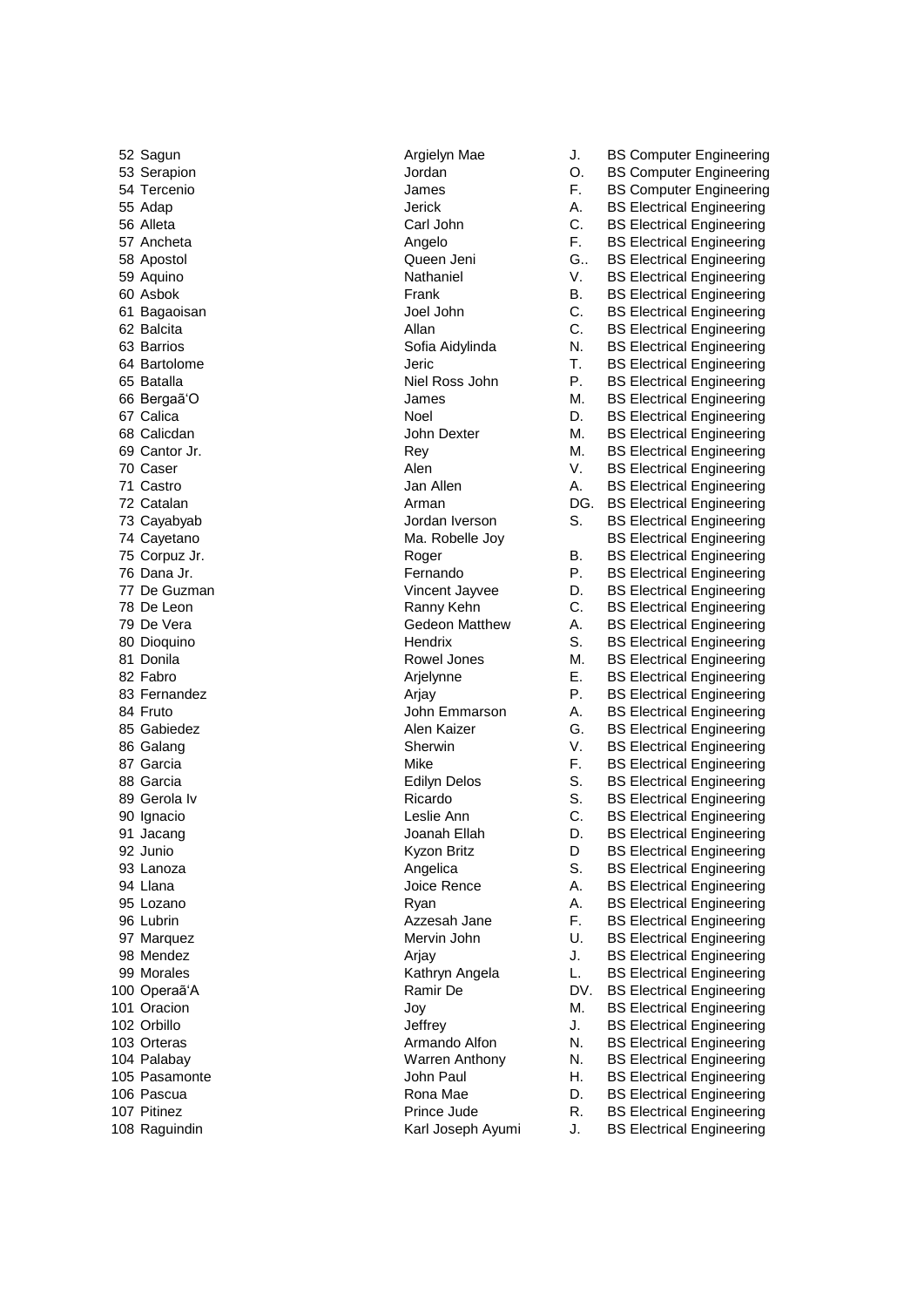109 Ramos **Florentino Jr** Florentino Jr T. BS Electrical Engineering 110 Reolegio Jr. Richard L. BS Electrical Engineering 111 Roldan **Frank** Frank A. BS Electrical Engineering 112 Santos **Ribie John Paul S. BS Electrical Engineering** S. BS Electrical Engineering 113 Seda **Christopher** P. BS Electrical Engineering 114 Serafica **A.** BS Electrical Engineering Kayesy **A.** BS Electrical Engineering 115 Sidic **S. B. Electrical Engineering** Hosaimen S. BS Electrical Engineering 116 Simpia Jr. **Arthuro** Arthuro **J. BS Electrical Engineering** 316 Simpia Jr. **BS** Electrical Engineering 117 Sonaco Carlo C. BS Electrical Engineering 118 Taan **Janry B. BS Electrical Engineering B. BS Electrical Engineering** 119 Tablac Jr. **Claro** Claro **A. BS Electrical Engineering** Claro **A.** BS Electrical Engineering 120 Tadeja **Herol** Herol D. BS Electrical Engineering 121 Uy 121 Uy 122 Valcoba 122 Valcoba 122 Valcoba 122 Valcoba 122 Valcoba 122 Valcoba 122 Valcoba 122 Valcoba 122 Valcoba Christian Dave V. BS Electrical Engineering 123 Valles **Note 20 Exercise S. A. S. A. S. E. S. E. S. E. S. E. E. E. S. E. S. E. S. E. E. E. S. E. S. E. E.** C<br>Tugene Paul S. BS Electrical Engineering Eugene Paul S. BS Electrical Engineering 125 Caã'Utal Evan Marie F. BS Mathematics 126 Canuza **Mack Joey** D. BS Mathematics **Mack Joey** D. BS Mathematics 127 Cayabyab **Anna Patricia** I. BS Mathematics **I.** BS Mathematics 128 Estacio Bernadeth Y. BS Mathematics 129 Galang **Elizabeth 129 Galang Elizabeth** T. BS Mathematics<br>130 Mariano **Camaliel Paul R. BS Mathematics** Gamaliel Paul **R.** BS Mathematics 131 Morano **Mikki Ella** E. BS Mathematics 132 Obtinalla 132 Obtinalla 133 Penson 133 Penson 134 December 133 Penson 134 December 134 December 134 December 134 December 134 December 134 December 134 December 134 December 134 December 134 December 134 December 134 D 133 Penson Marc Jordan A. BS Mathematics Mary Rose F. BS Mathematics 135 Abaoag Edmilyn Kazel V. BS Early Childhood Education 136 Acosta Rosalinda T. BS Early Childhood Education 137 Almogela 137 Almogela Rena Quenie H. BS Early Childhood Education<br>138 Andava 138 Andava Education Lhian Jov A. BS Early Childhood Education 138 Andaya **A. B. Early Childhood Education** Lhian Joy **A. B. B. Early Childhood Education** 139 Aquino Anilyn T. BS Early Childhood Education 140 Barroga **Rodelyn** Rodelyn G. BS Early Childhood Education 141 Bautista **Melrose** Melrose **A. BS Early Childhood Education** 142 Cacayorin **Cacayorin Cacayorin Cacayorin** Daryl Ej M. BS Early Childhood Education 143 Castro **C. BS Early Childhood Education** Andrea C. BS Early Childhood Education 144 Delo **Marimar** Marimar **T.** BS Early Childhood Education 145 Evangelista **Stiffany** Stiffany C. BS Early Childhood Education C. BS Early Childhood Education 146 Galingan **Merlyneth B. BS Early Childhood Education** B. BS Early Childhood Education 147 Garcia **Mary Joy B. BS Early Childhood Education** Mary Joy B. BS Early Childhood Education 148 Idio **Mizzy** C. BS Early Childhood Education **Mizzy** C. BS Early Childhood Education 149 Lomibao Alyssa O. BS Early Childhood Education 150 Lopez **Chanda Mae M. BS Early Childhood Education** Chanda Mae M. BS Early Childhood Education 151 Lozano **F. B. Early Childhood Education** F. B. B. Early Childhood Education 152 Mamenta **Clarissa** Clarissa L. BS Early Childhood Education 153 Mangapot **Hazel Harvie M. BS Early Childhood Education** Hazel Harvie M. BS Early Childhood Education 154 Mendijar **Shiela Marie R. BS Early Childhood Education** Shiela Marie R. BS Early Childhood Education 155 Mendijar Shiella Marie R. BS Early Childhood Education R. BS Early Childhood Education 156 Mones **M. B. Early Childhood Education** Jelyssa M. BS Early Childhood Education 157 Navelgas **Evelyn** Evelyn N. BS Early Childhood Education 158 Orata **Janette** Janette **A. BS Early Childhood Education** 159 Orata **Jazzy** Jazzy **A. BS Early Childhood Education** 160 Orteras **Sunshine** P. BS Early Childhood Education **P. BS Early Childhood Education** 161 Pagal **Pagal James Rhilly** J. BS Early Childhood Education 162 Quiniones **Karen Ann** L. BS Early Childhood Education Caren Ann L. BS Early Childhood Education 163 Rabasto Julie O. BS Early Childhood Education 164 Rabut **Maria Fe N. BS Early Childhood Education** Maria Fe N. BS Early Childhood Education 165 Remocal **Renalyn** Renalyn S. BS Early Childhood Education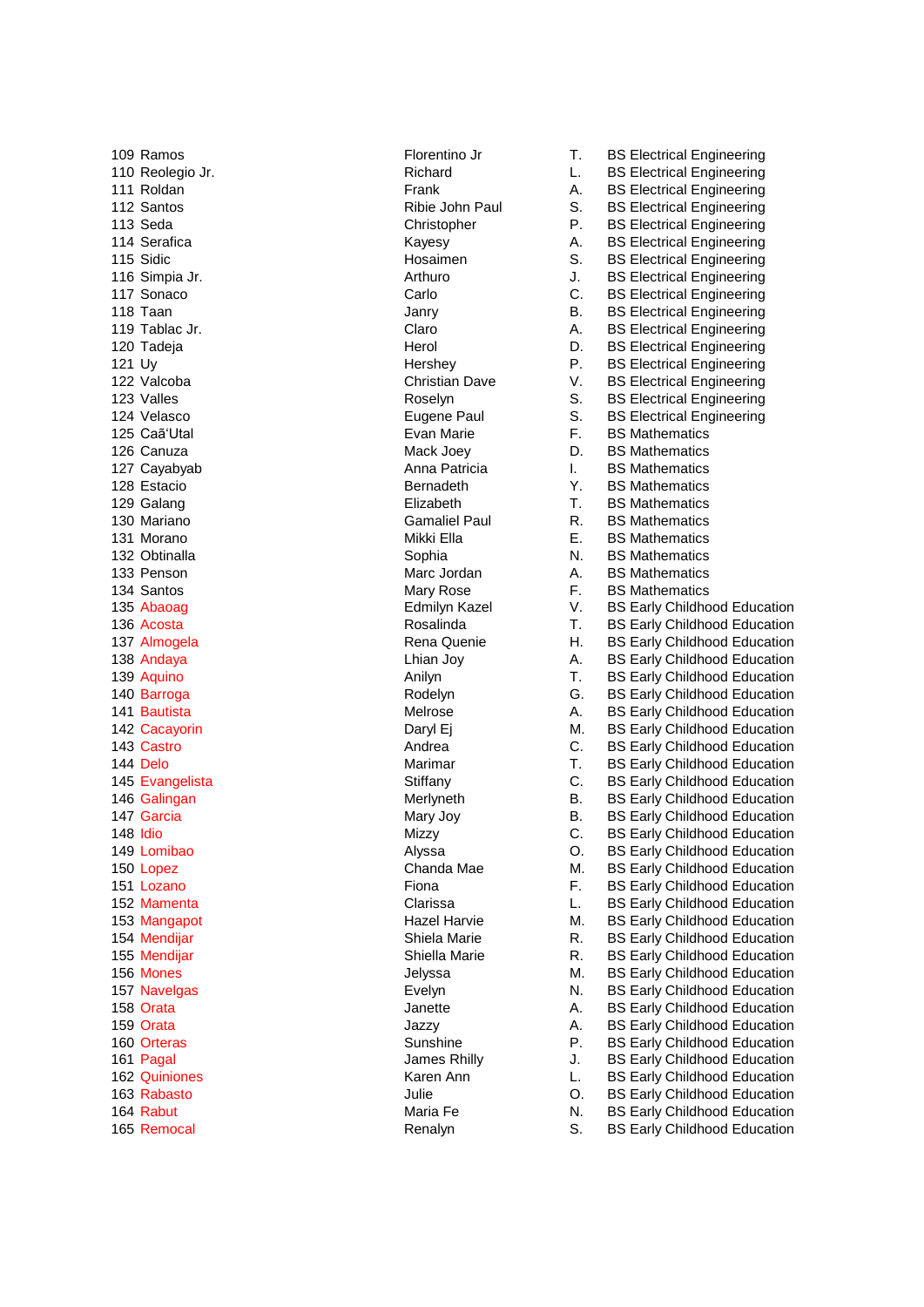222 Mingarine **C. BS Information Technology** James Ivan **C. BS Information Technology** 

166 Rodolfo **N. B. Rochelle** M. BS Early Childhood Education 167 Roldan **Johanna** S. BS Early Childhood Education Johanna S. BS Early Childhood Education 168 Samilin Mark Mark N. BS Early Childhood Education 169 Sangalang Benjielyn Benjielyn D. BS Early Childhood Education 170 Sinohin **Early Childhood Education** Kathleen L. BS Early Childhood Education 171 Tubig Communication System Marie G. BS Early Childhood Education 172 Tulioc **E.** E. BS Early Childhood Education **Khaileen Mae** E. BS Early Childhood Education 173 Valdez **Iammed Ialysis Community Community** Ialysis Angelo **II** D. BS Early Childhood Education 174 Verzola **M. B. Eloisa** Eloisa M. BS Early Childhood Education 175 Abad **Alfredo** R. BS Information Technology 176 Aficial **Rex Christian** A. BS Information Technology 177 Alejo **Aljo** Aljo R. BS Information Technology 178 Andaya **Internation Club Andaya** Jomelyn **P. BS Information Technology** 179 Aquino Jayrold R. BS Information Technology 180 Arenas **A. A. B. E. A. A. A. A. B. E. A. A. A. B. E.** Information Technology 181 Aviles **Kim Justine L. BS Information Technology Kim Justine L. BS Information Technology** 182 Badua **C.** BS Information Technology **Kimberly** C. BS Information Technology 183 Balmores **E.** BS Information Technology **Kyle Keanu** E. BS Information Technology 184 Baniago **Mark Joseph L. BS Information Technology Mark Joseph** L. BS Information Technology 185 Bautista Erickson T. BS Information Technology 186 Bermudez John Oliver S. BS Information Technology 187 Bolante **N. B. Abraham** N. BS Information Technology 188 Buyao Raymorr John B. BS Information Technology 189 Calipio **Calipio Calipio Calipio According to the United States Calipio According Jared** P. BS Information Technology 190 Cayetano **Carlo Carlo Carlo C. BS Information Technology**<br>191 Clemente **Gian Carlo C. C. BS Information Technology**<br>191 Clemente C. C. C. BS Information Technology Jasmine **O.** BS Information Technology 192 Co **Airros Jan D. BS Information Technology Co** Airros Jan D. BS Information Technology 193 Collado Cruselle L. BS Information Technology 194 Corong **194 Corong 194 Corong 194 Corong 194 Corong 195 Cunanan**<br>195 Cunanan **M. B. Lunanan** Jan Wavne Mary V. BS Information Technology Jan Wayne V. BS Information Technology 196 David **Angelo** Angelo **R. BS Information Technology R. BS** Information Technology 197 De Vera **Marc Steven** T. BS Information Technology 198 Dela Cruz **Mark Jason** R. BS Information Technology 199 Dela Cruz Emmanuel Joel V. BS Information Technology 200 Dotimas **Cristie P. BS Information Technology P. BS** Information Technology 201 Dulay **Dulay Jessica** J. BS Information Technology 202 Ferrer Thrisha Luj M.. BS Information Technology **M.** BS Information Technology 203 Gacayan Jomar T. BS Information Technology 204 Garin **Communist Communist Communist Communist Communist Communist Communist Communist Communist Communist Communist Communist Communist Communist Communist Communist Communist Communist Communist Communist Communist C** 205 Gayap **Marc Arjuvien M. BS Information Technology** Marc Arjuvien M. BS Information Technology 206 Haro **Rojene Mae** D. BS Information Technology **Rojene Mae** D. BS Information Technology 207 Hufana **Ashley Marie Louise D. BS Information Technology** D. BS Information Technology 208 Jimenez **Mar Louie Community** Mar Louie **D.** BS Information Technology 209 Lacerna Darren Jim M. BS Information Technology 210 Lapinig Communication Communication Communication Communication Communication Communication Communication Communication Communication Communication Communication Communication Communication Communication Communication 211 Launico **Shaquille** B. BS Information Technology **Shaquille** B. BS Information Technology 212 Leybag **Xerryl Marson Communist Communist Communist Communist Communist Communist Communist Communist Communist Communist Communist Communist Communist Communist Communist Communist Communist Communist Communist Commun** 213 Lomibao **Dick** Dick S. BS Information Technology 214 Luzano **Maricris** Maricris S. BS Information Technology 215 Malaque **Florence Dave Martin E. BS Information Technology Florence Dave Martin** E. BS Information Technology 216 Manangan **Example 312 Constructs** Venus Jewel **B.** BS Information Technology 217 Manansala **Manansala Kyle Christopher** A. BS Information Technology 218 Manansala Virgie C. BS Information Technology 219 Matudio **Communist Communist Communist Communist Communist Communist Communist Communist Communist Communist Communist Communist Communist Communist Communist Communist Communist Communist Communist Communist Communist** 220 Mayo **Ronan Kyle** S. BS Information Technology **Ronan Cyle** S. BS Information Technology 221 Medrano **Harold Chester** H. BS Information Technology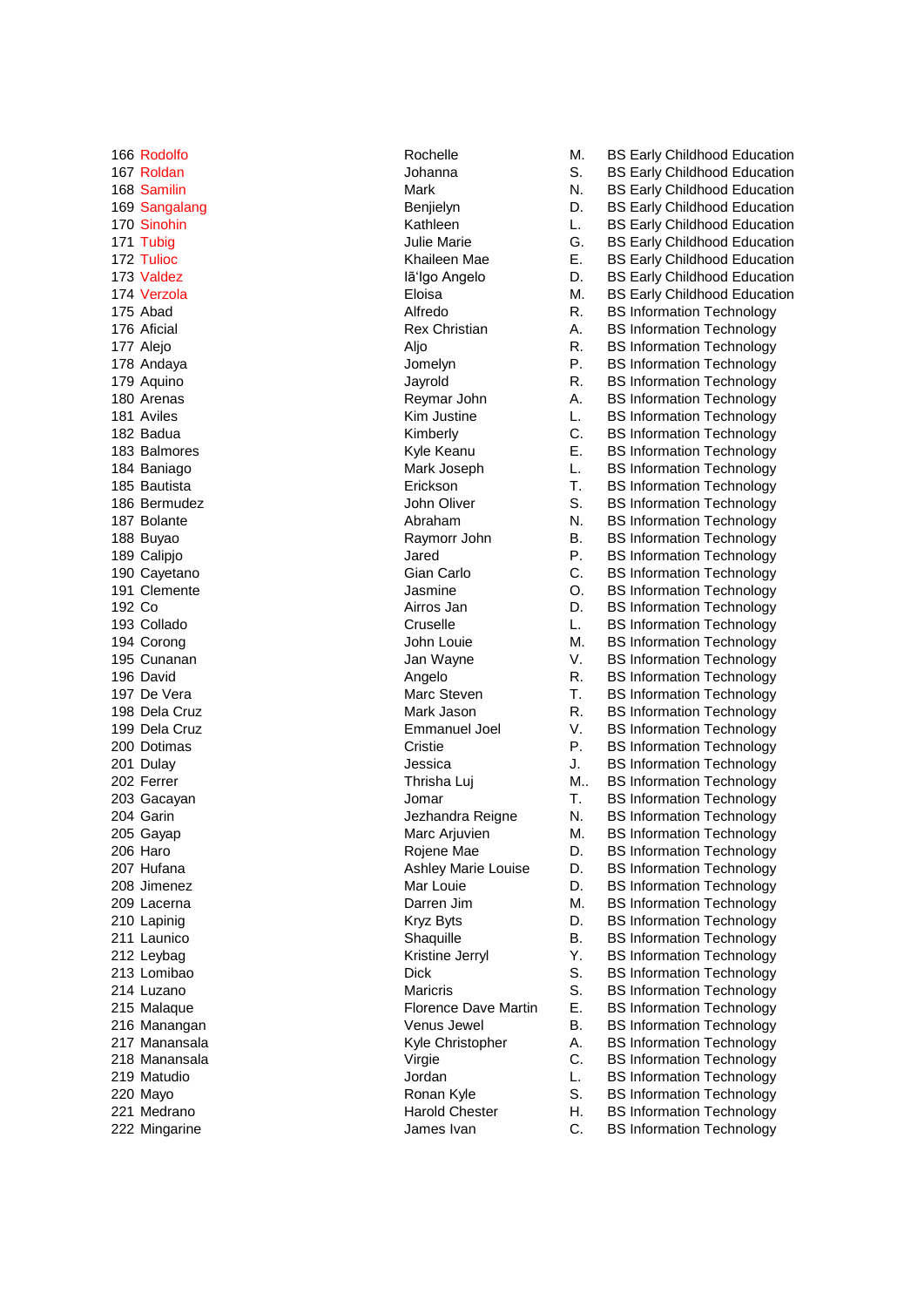223 Naife Welzin E. BS Information Technology 224 Navarro Paul Neco C. BS Information Technology 225 Nepomuceno Christian V. BS Information Technology 226 Obillo **Marc Jay L. BS Information Technology Marc Jay L. BS Information Technology** 227 Palmones Charissa May L. BS Information Technology 228 Parayno **Sarah Mae** B. BS Information Technology **Sarah Mae** B. BS Information Technology 229 Perez **Apple** Apple **L. BS Information Technology CO** 230 Pote **Vincent Jhey Dela** DC. BS Information Technology 231 Puaso **Rayana Marie Dela** D. BS Information Technology<br>232 Quiapos **Rayana Marie Dela** D. BS Information Technology Karen L. BS Information Technology 233 Rabara Vien Carlo P. BS Information Technology 234 Ramos **Rodney Mark** D. BS Information Technology **Rodney Mark** D. BS Information Technology 235 Ramos **Tery** Tery Tery T. BS Information Technology 236 Realin Victoriano Jr U. BS Information Technology 237 Rivera Zynard John E. BS Information Technology 238 Salagubang **Imejell** Imejell C. BS Information Technology 239 Salagubang **Angelica** Angelica C. BS Information Technology C. BS Information Technology 240 Serdeniola Lindsay B. BS Information Technology 241 Sernadilla Ronalyn A. BS Information Technology 242 Sibul **Example 242 Sibul Kitch Irish Michizane** N. BS Information Technology 243 Sobrepeã'A King Moises B. BS Information Technology 244 Songalla Ryan Dave T. BS Information Technology 245 Surop Jericho Dela DC. BS Information Technology 246 Tabares Lea V. BS Information Technology S. BS Information Technology 248 Tersol Communication Communication Communication Communication Communication Communication Communication C<br>249 Tolentino Communication Communication Technology<br>249 Tolentino Communication Communication Communication Co 249 Tolentino 250 Tubia Ronald B. BS Information Technology<br>250 Tubia 250 Tubia Roman Roman Anabelle 250 Tubia Rechnology 250 Tubig 1990 Tubig Anabelle 1990 V. BS Information Technology<br>251 Veracion 1990 Volume 1991 John Philip Fred C. BS Information Technology C. BS Information Technology 252 Viray Carlloyd T. BS Information Technology<br>253 Seaundo **Christine Arrabela** V. BS Mechanical Technology Christine Arrabela V. BS Mechanical Technology 254 Ramos Kassandra Viktoria L. BS Mechanical Technology 255 Gatchalian Jessieca U. BS Mechanical Technology 256 Cainar **Lara Arshehan** B. BS Mechanical Technology 257 Paster **Communist Communist Communist Communist Communist Communist Communist Communist Communist Communist Communist Communist Communist Communist Communist Communist Communist Communist Communist Communist Communist** 258 Bergonia **F. B. Edrian** Mark Edrian F. BS Mechanical Technology 259 Busil Essence Margaret M. BS Mechanical Technology 260 Ganao Jacob Carlo D. BS Mechanical Technology 261 Baribal Carlo C. BS Mechanical Technology 262 Lacaste **Ericka Mae Manuel Accord B**ricka Mae J. BS Mechanical Technology 263 Talvo **Caron Communist Communist Communist Communist Communist Communist Communist Communist Communist Communist Communist Communist Communist Communist Communist Communist Communist Communist Communist Communist Commu** 264 Maligsa New Shalimar I. BS Mechanical Technology 265 Mamaril **Example 265 Mamaril Comparison Comparison Comparison Kerubin May Comparison F. BS Mechanical Technology** 266 Guiling Vinny Joe Z. BS Mechanical Technology 267 Parayno Akari Johnryll C. BS Mechanical Technology 268 Sapon **Jeffrey** J. BS Mechanical Technology 269 Barril Mark Kenneth C. BS Mechanical Technology C. BS Mechanical Technology 270 Sibayan **Madelle** Madelle N. BS Mechanical Technology 271 Tolentino **Canadia According to the State of Languary 371 Tolentino** D. BS Mechanical Technology 272 Millan **N. B. Example 272 Millan** Karl Michael N. BS Mechanical Technology 273 Dumandan Kian Jefferson B. BS Mechanical Technology 274 Bibat Jan Moira T. BS Mechanical Technology 275 Garcia **M. B. E. S. E. S. E. S. E. S. E. S. E. S. E. S. E. S. E. S. E. S. E. S. E. S. E. S. E. S. E. S. E. S. E. S. E. S. E. S. E. S. E. S. E. S. E. S. E. S. E. S. E. S. E. S. E. S. E. S. E. S. E. S. E. S. E. S. E. S.** 276 Lalata Rolyn Kaye A. BS Mechanical Technology 277 Panela Sherwin B. BS Mechanical Technology 278 Soriano Francis Jr H. BS Mechanical Technology 279 Tintero **A. A. B. Tintero A. A. A. B. S. Mechanical Technology** Michael Angelo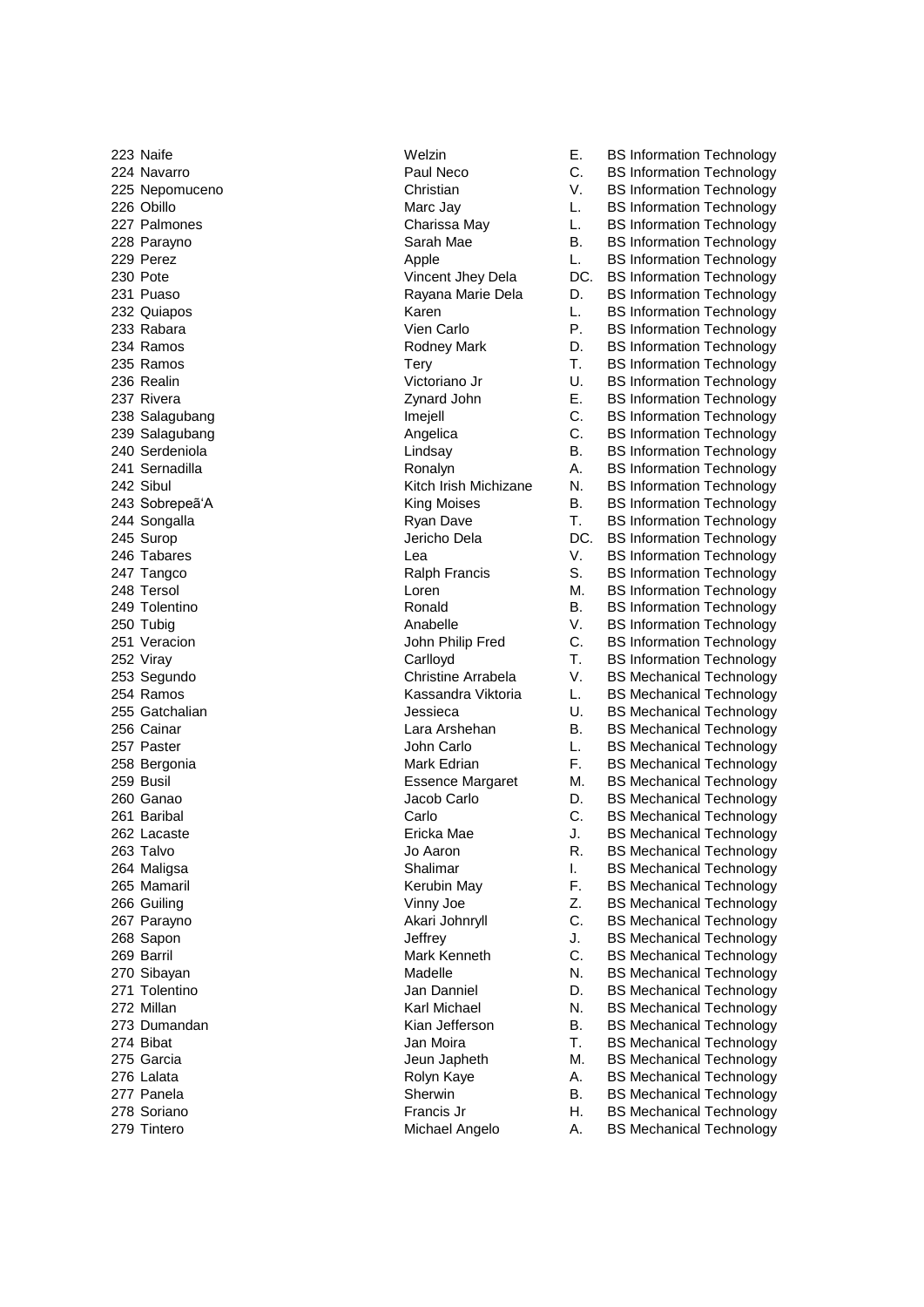324 Abuan **Mark Vincent** D. BSED Filipino 325 Alarcio Shaina L. BSED Filipino 326 Apalis Gray Irish D. BSED Filipino 327 Aquinde **Daniel V. BSED Filipino** Daniel V. BSED Filipino 328 Astudillo Donna Jazmine I. BSED Filipino 329 Barrozo **Marcio Harold G. BSED Filipino** Harold G. BSED Filipino 330 Batistiana **Airah Nicole** P. BSED Filipino 331 Batugon **M. BSED Filipino** Junrick M. BSED Filipino 332 Bucaloy Marichu C. BSED Filipino 333 Carbonel Michaella V. BSED Filipino 334 Castro **Mary Jane** P. BSED Filipino 335 Clores **IVy Nadine** R. BSED Filipino 336 Concepcion Patricia O. BSED Filipino

280 Lagera **C. BS Mechanical Technology** Jeffrey **C. BS Mechanical Technology** 281 Clemente **Property** Psalm Ashely **Property PSALM Ashely** Y. BS Mechanical Technology 282 Barroga Dean Gilbert T. BS Mechanical Technology 283 Junio **DESETS EXECUTE:** Ben Diego **DESETS BS Mechanical Technology** 284 Ordonio Allyssa C. BS Mechanical Technology 285 Carino **Xyrus** A. BS Mechanical Technology **A.** A. BS Mechanical Technology 286 Cayme **Cayme Cayme Cayme Justice Jewel M. BS Mechanical Technology** 287 Coroã'A Jeric C. BS Mechanical Technology 288 Dela Rosa **M. B. Internal Technology** Vandrick M. BS Mechanical Technology 289 Esperanza Ellaine Mae V. BS Mechanical Technology 290 Manzanero **Channel Letter Schoology** John L. BS Mechanical Technology 291 Visperas **Contract Contract Contract Contract Contract Contract Contract Contract Contract Contract Contract Contract Contract Contract Contract Contract Contract Contract Contract Contract Contract Contract Contract C** 292 Canilang **I. B. L. B. S. Mechanical Technology** Jabez Antonio **I. B. B. Mechanical Technology** 293 Villamil **Daniel Jhon** B. BS Mechanical Technology 294 Cabato **Czar Francis** S. BS Mechanical Technology **Car Francis** S. BS Mechanical Technology 295 Junio Roosbelt B. BS Mechanical Technology 296 Quinto **Mckinley Mckinley** N. BS Mechanical Technology 297 Balberan **P. B. E. B. E. A. E. A. E. A. E. A. E. A. E. A. E. A. E. P. E. B. S. Mechanical Technology** 298 Camacho **Ramil** Ramil BS Mechanical Technology 299 Prestoza Ray Peter James B. BS Mechanical Technology 300 Ginez **A. B. E. A. B. E. A. B. A. B. E.** A. B. B. Mechanical Technology 301 Callanta **Mac Mac Mac Mac Mechanical Technology** Mac Mac Mac N. BS Mechanical Technology 302 Llusala **R. B. E. A. E. A. E. A. E. A. E. A. E. A. E. A. E. A. E. A. E. A. E. A. E. A. E. A. E. A. E. A. E.** 303 Garcia Lyxther Harenz M. BS Mechanical Technology 304 Salinas Rey Lawrence V. BS Mechanical Technology 305 Albarida Roanelo T. BS Mechanical Technology 306 Domenden Technology Cristian Cristian S. BS Mechanical Technology 307 Ballesteros Dicson B. BS Mechanical Technology 308 Esguerra Ralph Joash B. BS Mechanical Technology 309 Javier **Aaron Zimri** C. BS Mechanical Technology<br>310 Sortonis C. BS Mechanical Technology<br>310 Sortonis Peden Jasper S. BS Mechanical Technology 311 Villedo **Timothy Allen Zerick** B. BS Mechanical Technology 312 Abellera Ii Ambrocio J. BS Mechanical Technology 313 Flores **Mark Anthony** BS Mechanical Technology 314 Maminta **Alex John Manual Alex John V. BS Mechanical Technology Alex John** V. BS Mechanical Technology 315 Rosario **Caldy Jr Caldy Jr** R. BS Mechanical Technology 316 Lamsen **F. BS Mechanical Technology Kieth Lenard** F. BS Mechanical Technology 317 Serapion John Felix D. BS Mechanical Technology 318 Boac **David Sherwin** BS Mechanical Technology 319 Duerme **Joel Vincent J. BS Mechanical Technology** J. BS Mechanical Technology 320 Asuncion **N. B. E. A. Internal Christopher** N. BS Mechanical Technology 321 Kakiuchi **Marting Component Component Component Component Component Component Component Component Component Component Component Component Component Component Component Component Component Component Component Component** 322 Barlolong **M. B. Example 2018** Rhoy **M. B. B. Mechanical Technology** 323 Jacildo **Gio Robie** Gio Robie L. BS Mechanical Technology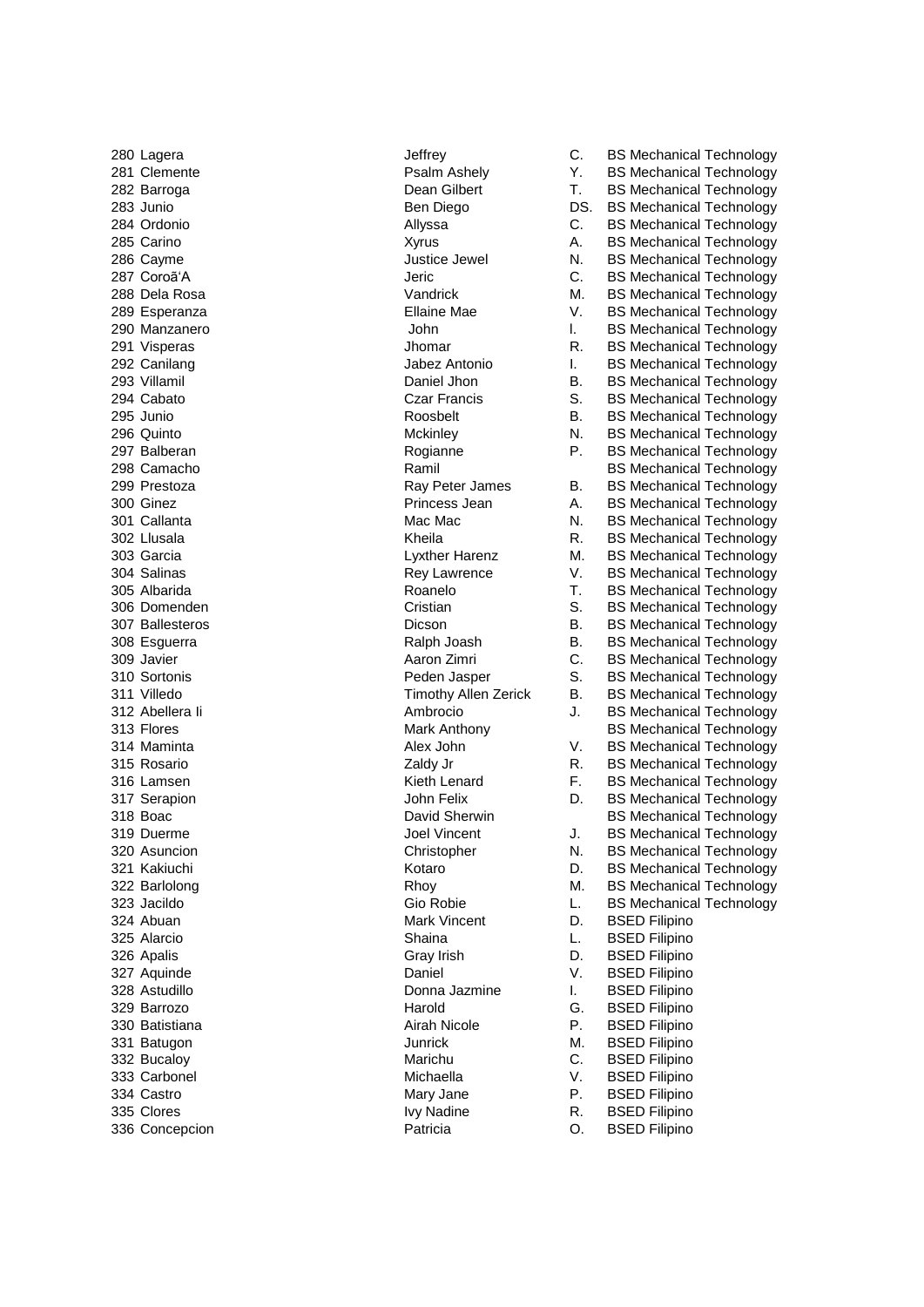| 337 Contaoi    | Clarissa           | D. | <b>BSED Filipino</b> |
|----------------|--------------------|----|----------------------|
| 338 Corpuz     | Trisha             | Α. | <b>BSED Filipino</b> |
| 339 Cuchapin   | Nikka Mae          | Η. | <b>BSED Filipino</b> |
| 340 Dacasin    | Mary Joy           | А. | <b>BSED Filipino</b> |
| 341 Dasap      | Aby                | D. | <b>BSED Filipino</b> |
| 342 De Leon    | Rinalyn Angel      | С. | <b>BSED Filipino</b> |
| 343 Dela Cruz  | Lisel              | S. | <b>BSED Filipino</b> |
| 344 Dimmog     | Rosalia June       | А. | <b>BSED Filipino</b> |
| 345 Dizon      | Jodel              | S. | <b>BSED Filipino</b> |
| 346 Elinzano   | Norilyn            | S. | <b>BSED Filipino</b> |
| 347 Espeleta   | Narianne           | S. | <b>BSED Filipino</b> |
| 348 Esteban    | Jim                | А. | <b>BSED Filipino</b> |
| 349 Eugenio    | Erika Ann          | М. | <b>BSED Filipino</b> |
| 350 Fernandez  | Arvina             | А. | <b>BSED Filipino</b> |
| 351 Ferreria   | Neil John          | G. | <b>BSED Filipino</b> |
| 352 Francisco  | John Ednard        | D. | <b>BSED Filipino</b> |
| 353 Gabres     | Carla              | Α. | <b>BSED Filipino</b> |
| 354 Gambol     | John Lesther       | N. | <b>BSED Filipino</b> |
| 355 Ilasin     | Diana Rose         | М. | <b>BSED Filipino</b> |
| 356 Javonillo  | Fretchjan Dennise  | М. |                      |
| 357 Lachica    | Claire             | C. | <b>BSED Filipino</b> |
|                | Danica             |    | <b>BSED Filipino</b> |
| 358 Lagota     |                    | С. | <b>BSED Filipino</b> |
| 359 Landayan   | Jansen Mark        | R. | <b>BSED Filipino</b> |
| 360 Leyte      | Melvin             | G. | <b>BSED Filipino</b> |
| 361 Magno      | Mary Joy           | Ε. | <b>BSED Filipino</b> |
| 362 Manantan   | Jay Ann            | Α. | <b>BSED Filipino</b> |
| 363 Maningding | Rochele            | т. | <b>BSED Filipino</b> |
| 364 Manlapaz   | Valerie            | Τ. | <b>BSED Filipino</b> |
| 365 Martinez   | Regine             | S. | <b>BSED Filipino</b> |
| 366 Mayo       | Kate Ann           | G. | <b>BSED Filipino</b> |
| 367 Mendoza    | Jodah              | В. | <b>BSED Filipino</b> |
| 368 Orbizo     | Sunshine           | S. | <b>BSED Filipino</b> |
| 369 Ostia      | Jeniefer           | U. | <b>BSED Filipino</b> |
| 370 Oxima      | Jemar              | Р. | <b>BSED Filipino</b> |
| 371 Padilla    | Diane              | Q. | <b>BSED Filipino</b> |
| 372 Padrid     | Patrick            | Α. | <b>BSED Filipino</b> |
| 373 Paguigan   | Angielyn           | D. | <b>BSED Filipino</b> |
| 374 Pajela     | Desiree            | C. | <b>BSED Filipino</b> |
| 375 Paray      | John Bryan         | М. | <b>BSED Filipino</b> |
| 376 Peã'A      | Angeline           | Α. | <b>BSED Filipino</b> |
| 377 Penic      | Lyka               | А. | <b>BSED Filipino</b> |
| 378 Pinpinio   | Alexander          | Н. | <b>BSED Filipino</b> |
| 379 Puquiz     | James Lorence      | Α. | <b>BSED Filipino</b> |
| 380 Rimas      | Bianca Mae         | М. | <b>BSED Filipino</b> |
| 381 Sagabaen   | Hazel              | G. | <b>BSED Filipino</b> |
| 382 Santiago   | <b>Trixia Anne</b> | C. | <b>BSED Filipino</b> |
| 383 Santos     | Jayson             | R. | <b>BSED Filipino</b> |
| 384 Sarmiento  | Klemy              |    | <b>BSED Filipino</b> |
| 385 Serraon    | John Paul          | В. | <b>BSED Filipino</b> |
| 386 Sicam      | Christian          | А. | <b>BSED Filipino</b> |
| 387 Silvestre  | Daisy              |    | <b>BSED Filipino</b> |
| 388 Tacadena   | <b>Princess</b>    | C. | <b>BSED Filipino</b> |
| 389 Tambalgue  | Reidel             | U. | <b>BSED Filipino</b> |
| 390 Tiin       | Rj                 | D. | <b>BSED Filipino</b> |
| 391 Topenio    | Alyssa             | D. | <b>BSED Filipino</b> |
| 392 Tubera     | Pauline            | C. | <b>BSED Filipino</b> |
| 393 Tubig      | Anabelle           | V. | <b>BSED Filipino</b> |
|                |                    |    |                      |

| А.       | <b>BSED</b><br>Filipino          |
|----------|----------------------------------|
| H.       | <b>BSED</b><br>Filipino          |
| A.       | <b>BSED</b><br>Filipino          |
| D.       | BSED<br>Filipino                 |
| C.       | BSED<br>Filipino                 |
| S.       | <b>BSED</b><br>Filipino          |
| A.       | <b>BSED</b><br>Filipino          |
| S.       | ----<br>BSED<br>Filipino         |
| S.       | BSED<br>Filipino                 |
| S.       | <b>BSED</b><br>Filipino          |
| A.       | <b>BSED</b><br>Filipino          |
| M.       | Filipino                         |
|          | <b>BSED</b>                      |
| A.       | BSED<br>Filipino                 |
| Ġ.       | BSED<br>BSED<br>BSED<br>Filipino |
| D.       | Filipino                         |
| A.       | Filipino                         |
| N.       | <b>BSED</b><br>Filipino          |
| М.       | <b>BSED</b><br>Filipino          |
| М.       | <b>BSED</b><br>Filipino          |
| C.       | <b>BSED</b><br>Filipino          |
| C.       | BSED<br>Filipino                 |
| R.       | Filipino                         |
| G.       | BSED<br>BSED<br>Filipino         |
| E.       | ----<br>BSED<br>Filipino         |
|          | <b>BSED</b><br>Filipino          |
| A.<br>T. | <b>BSED</b><br>Filipino          |
| T.       | Filipino<br><b>BSED</b>          |
| S.       | BSED<br>Filipino                 |
| G.       | Filipino                         |
| B.       | BSED<br>BSED<br>Filipino         |
| S.       | BSED<br>Filipino                 |
| U.       | <b>BSED</b><br>Filipino          |
| P.       | <b>BSED</b><br>Filipino          |
|          |                                  |
| Q.       | Filipino<br>BSED                 |
| A.       | BSED<br>Filipino                 |
| D.       | BSED<br>Filipino                 |
| C.       | BSED<br>BSED<br>Filipino         |
| M.       | Filipino                         |
| A.       | <b>BSED</b><br>Filipino          |
| A.       | <b>BSED</b><br>Filipino          |
| H.       | <b>BSED</b><br>Filipino          |
| A.       | <b>BSED</b><br>Filipino          |
| M.       | BSED<br>Filipino                 |
| Ġ.       | BSED<br>BSED<br>Filipino         |
| C.       | Filipino                         |
| R.       | <b>BSED</b><br>Filipino          |
|          | <b>BSED</b><br>Filipino          |
| В.       | BSED<br>Filipino                 |
| A.       | <b>BSED</b><br>Filipino          |
|          | <b>BSED</b><br>Filipino          |
| C.       | BSED<br>Filipino                 |
| U.       | Filipino                         |
| D.       | BSED<br>BSED<br>Filipino         |
| D.       | BSED<br>Filipino                 |
| C.       | <b>BSED</b><br>Filipino          |
| V.       | Filipino<br>BSED                 |
|          |                                  |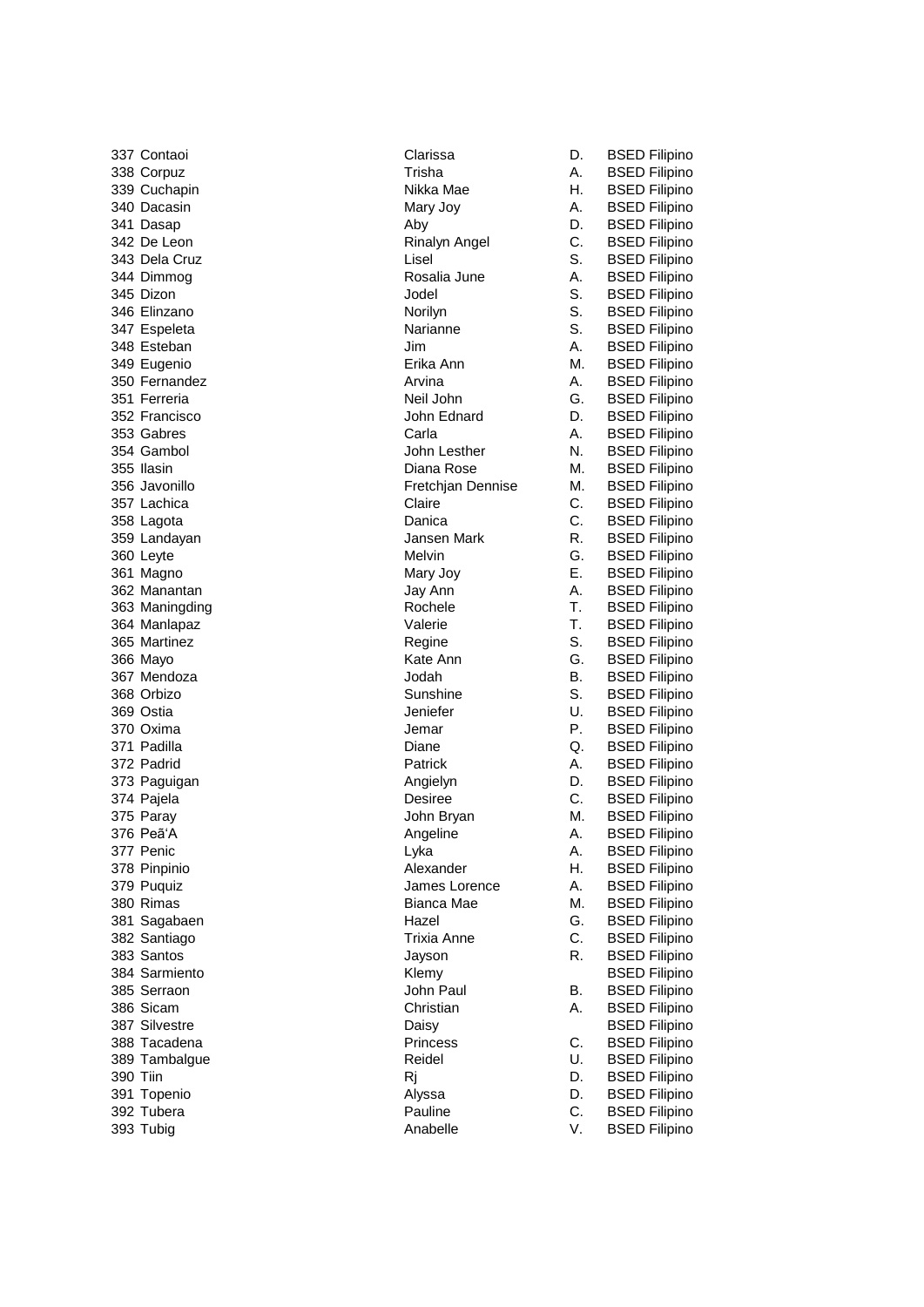394 Urmenita **Lee Dan** A. BSED Filipino 395 Varilla **Aldwin** Aldwin C. BSED Filipino 396 Velasco Jocelle T. BSED Filipino 397 Viloria **A. BSED Filipino** Rea Myka A. BSED Filipino 398 Bautista **M. BSED Science** Kency Lyka M. BSED Science 399 Dacuno Dana Marie Bianca F. BSED Science 400 Escalona Desiree Ivy BSED Science 401 Fernandez Darius Jr A. BSED Science 402 Garcia **All and Science Science Science Science** Joyce Karen **BSED** Science 403 Garcia Cristine Mae V. BSED Science 404 Lutas Mary Joy C. BSED Science 405 Macaoay Shyra Gwen L. BSED Science 406 Magalong **Patrick A. BSED Science** Patrick **A. BSED** Science 407 Millario Erika Jane A. BSED Science 408 Navarro Rodelyn Angel S. BSED Science 409 Orte Mary Jane D. BSED Science 410 Padilla Roel P. BSED Science Aela Gale B. BSED Science 412 Sarmiento **Acceleration Rozel** Rozel S. BSED Science At the Separate Science Rhona Jhane BSED Science BSED Science 414 Vergara **Angela Mae** G. BSED Science 415 Apoon Sherylyn P. BS Architecture 416 Apostol Jervie Anne A. BS Architecture 417 Aquino **Mark** Mark **D. BS Architecture Mark D. BS Architecture** 418 Aquino Christian Dave G. BS Architecture 419 Balderas Marco S. BS Architecture 420 Bautista Xena Jade E. BS Architecture 421 Bautista Jeamkely Vhon S. BS Architecture Angelica Loanne M. BS Architecture 423 Cabading **Sheena Marie M. BS Architecture** Sheena Marie M. BS Architecture 424 Cardenas Julie A. BS Architecture 425 Carlos John Lester C. BS Architecture Shekina D. BS Architecture 427 Cendaã'A Aldrin P. BS Architecture 428 Consolacion Jessica S. BS Architecture 429 Cuesta Justin Yvan L. BS Architecture 430 Culaste Jericho N. BS Architecture John Philip T. BS Architecture 432 Datuin Juannaveb C. BS Architecture 433 De Guzman Micaella Micaella M. BS Architecture 434 De Leyos Clarisse Jean G. BS Architecture 435 Delos Angeles Jefferson E. BS Architecture 436 Encio **Cherine R. BS Architecture** R. BS Architecture 437 Esguerra Lykah Mae C. BS Architecture 438 Fernandez John Vincent J. BS Architecture 439 Fernandez **Alexandra Chelsea** T. BS Architecture 440 Ferrer The G. BS Architecture Jerry Monne G. BS Architecture 441 Frejas **Blessy Ann** H. BS Architecture 442 Gabriel **Margeorie** Gueen Margeorie M. BS Architecture 443 Geniza **IVan Owen** N. BS Architecture 444 Lagbo Gilord G. BS Architecture 445 Lapeã'A Lean Maxine M. BS Architecture 446 Leal Jhoanna Marie R. BS Architecture 447 Livara **Caster Dale** Caster Dale A. BS Architecture 448 Lolong Jhon Ray L. BS Architecture 449 Madriaga Timothy Angelo C. BS Architecture 450 Manglallan **Kent Angelo** R. BS Architecture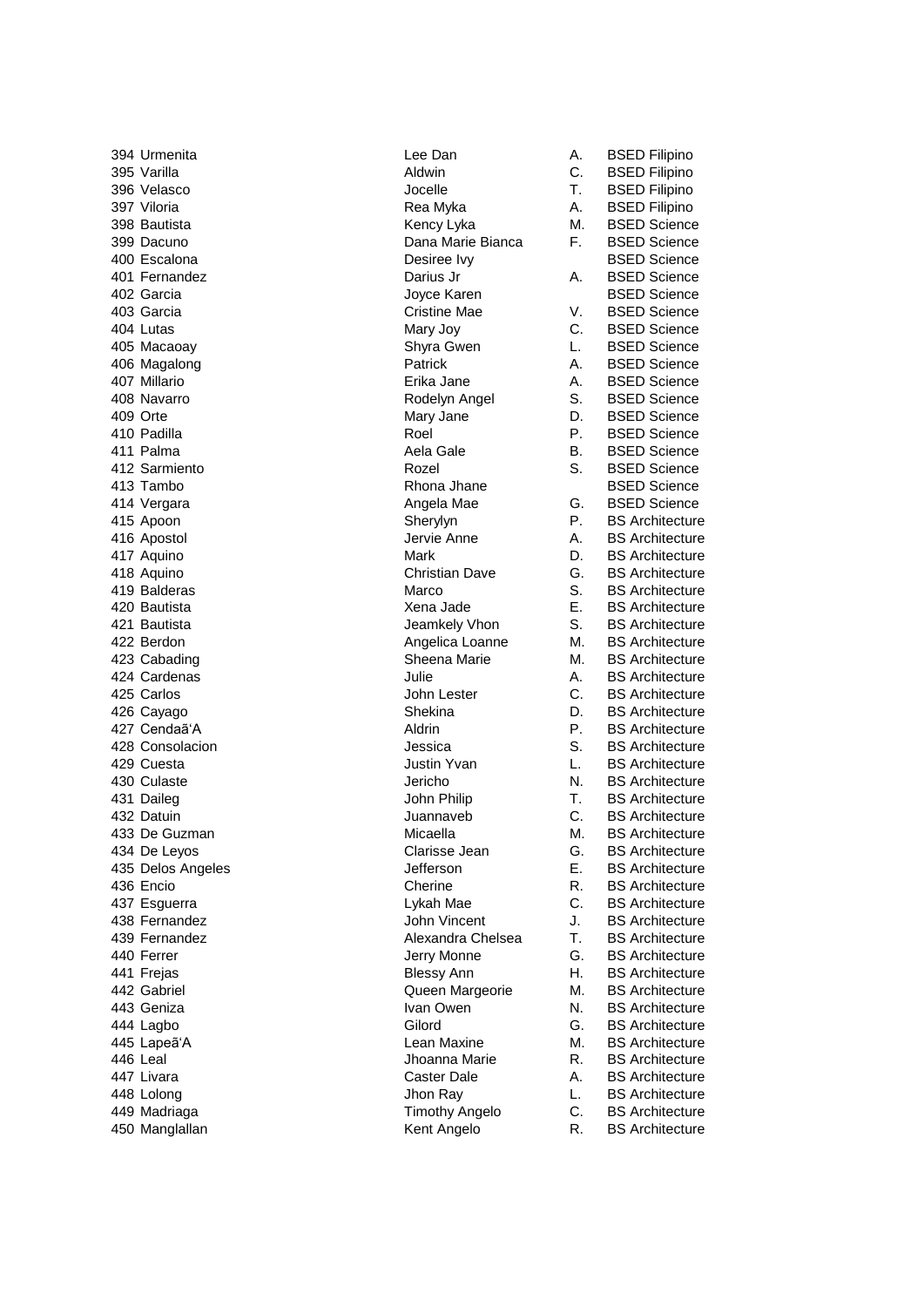| 451 Manib       | Kean John Mark N | N. | <b>BS</b> Architecture |
|-----------------|------------------|----|------------------------|
| 452 Manuel      | Albea Stephanie  | S. | <b>BS</b> Architecture |
| 453 Manzanero   | John Loyd        | D. | <b>BS</b> Architecture |
| 454 Marquez     | John Mark        | L. | <b>BS</b> Architecture |
| 455 Miran       | Angelika         | S. | <b>BS</b> Architecture |
| 456 Musni       | Mark Anthony     | М. | <b>BS</b> Architecture |
| 457 Nerona      | Jacky            | S. | <b>BS</b> Architecture |
| 458 Ordanez     | <b>Eldrix</b>    | C. | <b>BS</b> Architecture |
| 459 Padilla     | Reymalyn         | А. | <b>BS</b> Architecture |
| 460 Palma       | John Vinz        | D. | <b>BS</b> Architecture |
| 461 Paningbatan | Kristine Louise  | S. | <b>BS</b> Architecture |
| 462 Sabado      | Elisha Joy       | М. | <b>BS</b> Architecture |
| 463 Sampaga     | Messiah Faith    | G. | <b>BS</b> Architecture |
| 464 Saplan      | Daniah Julienne  | G. | <b>BS</b> Architecture |
| 465 Sapon       | Hannah Camille   | D. | <b>BS</b> Architecture |
| 466 Sibayan     | Hannie Lyka      | М. | <b>BS</b> Architecture |
| 467 Soliven     | Jesrael          | М. | <b>BS</b> Architecture |
| 468 Soliweg     | <b>Milky</b>     | V. | <b>BS</b> Architecture |
| 469 Solomon     | John Pierce      | C. | <b>BS</b> Architecture |
| 470 Templo      | Mc Halley        | В. | <b>BS</b> Architecture |
| 471 Tolentino   | Ares             | C. | <b>BS</b> Architecture |
| 472 Villacera   | Jovelyn          | В. | <b>BS</b> Architecture |
| 473 Villanueva  | Kate Jastine     | Е. | <b>BS</b> Architecture |
| 474 Yagong      | Madelyn          | C. | <b>BS</b> Architecture |
| 475 Zarate      | Sheena Mae       | F. | <b>BS</b> Architecture |
|                 |                  |    |                        |

## **QUALIFIED APPLICANTS TO ENROLL IN THE FOLLOWING PROGRAMS**

Bachelor of Secondary Education Major in Filipino (BSED) Bachelor of Secondary Education Major in Science (BSED) Bachelor of Early Childhood Education (BECED) Bachelor of Science in Electrical Engineering (BSEE) Bachelor of Science in Architecture (BS ARCHI) Bachelor of Science in Mathematics (BSMATH) Bachelor of Science in Information Technology (BSIT)

| <b>LAST NAME</b> | <b>FIRST NAME</b> | M.I. |
|------------------|-------------------|------|
| 1 Abarra         | Carl Stephen      | D.   |
| 2 Abila          | Mary Joy          | O.   |
| 3 Abrigo         | Ronalyn           | D.   |
| 4 Abuel          | Arbert            | А.   |
| 5 Acosta         | Alejandro         | В.   |
| 6 Advento        | Jeffry Jay        | В.   |
| 7 Aficial        | Angelica          | C.   |
| 8 Agas           | Janine Kassandra  | R.   |
| 9 Agbulos        | Dominique Jason   | C.   |
| 10 Albanio       | Angelo            | М.   |
| 11 Alcantara     | Princess Rona     | V.   |
| 12 Alcausin      | Johnson           | В.   |
| 13 Alejandro     | Alyssa            | М.   |
| 14 Aliado        | Jhon Michael      | А.   |
| 15 Alicna        | Mark Anthony      | А.   |
| 16 Almerol       | Joshua            | L.   |
| 17 Almoite       | Jeffrey           | В.   |
| 18 Alqueza       | Patrick John      | М.   |
| 19 Ancheta       | Alyssa Yassmin    | V.   |
| 20 Angala        | Jodi Eana         | S.   |
| 21 Aquino        | Mart Sigmund      | D.   |
| 22 Arellano      | Caryl Jane        | G.   |
|                  |                   |      |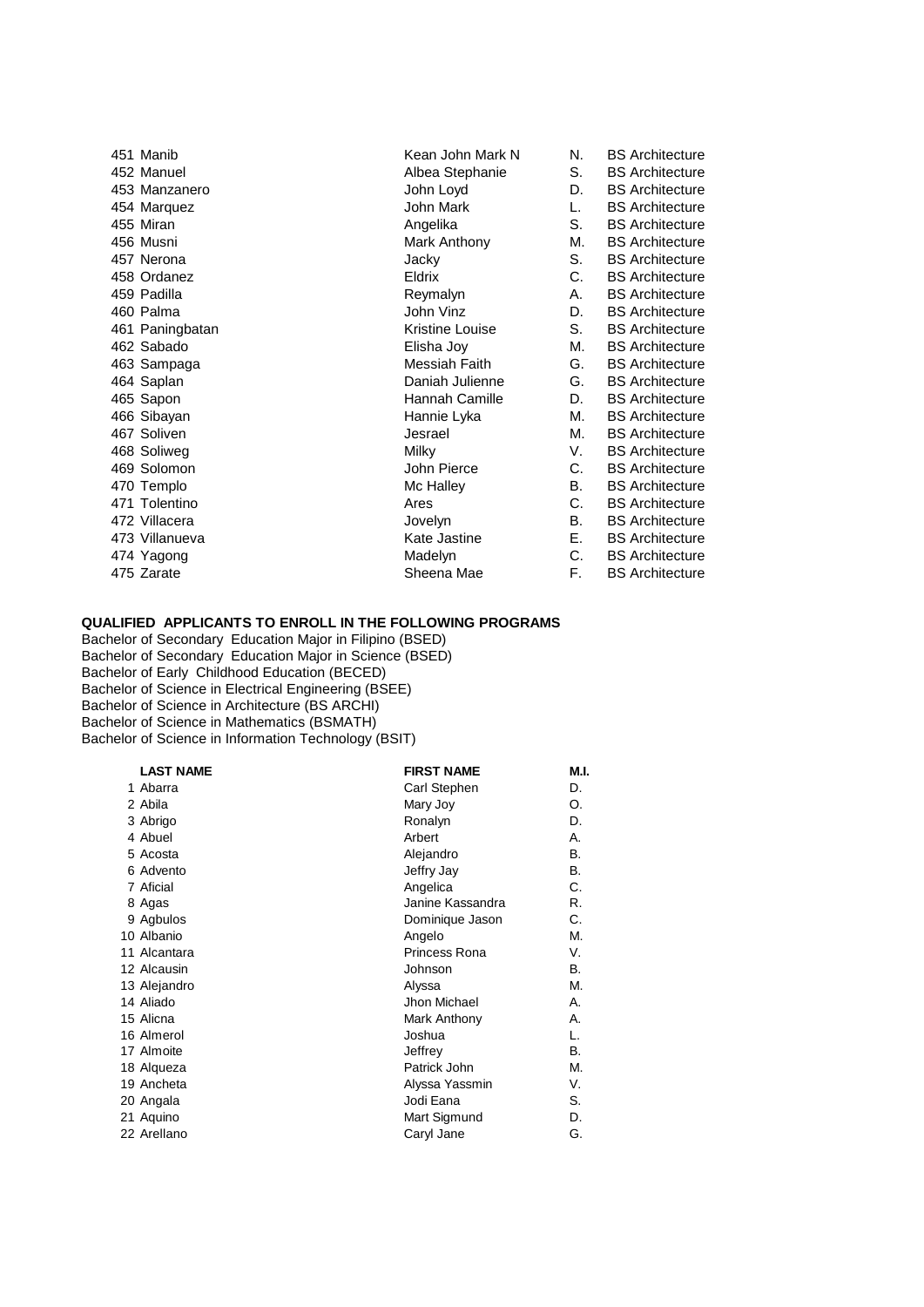| 23 Areola     | Ezra Joshua             | М.  |
|---------------|-------------------------|-----|
| 24 Aviles     | Edwin                   | А.  |
| 25 Ayuda      | Grace                   | G.  |
| 26 Bacay      | Lyka                    | В.  |
| 27 Bacorro    | Leslie Ann              | V.  |
| 28 Bailen     | Jacellie                | А.  |
| 29 Baladad    | Princess Joylee         | Р.  |
| 30 Balmores   | E-Jay                   | DL. |
| 31 Bambalan   | Jhon Francis            | D.  |
| 32 Baniqued   | Honeylyn                | G.  |
| 33 Bantolino  | Ma. Yllen Joiz          | R.  |
| 34 Barnachea  | Neal                    | V.  |
| 35 Basa       | lan Ezekiel             | L.  |
| 36 Bataan     | <b>Bhaby Kimverly</b>   | F.  |
| 37 Battung    | Sophia Andrei           | А.  |
| 38 Bautista   | Mike Jacson             | D.  |
| 39 Bautista   | Marvin                  | В.  |
| 40 Bautista   | Jun Estillore           |     |
| 41 Bautista   | Carlo                   | V.  |
| 42 Becles     | Mark Darwin             | DV. |
| 43 Belaro     | <b>Kristine Charity</b> | DG. |
| 44 Bentillo   | Myrih Abcide            | V.  |
| 45 Biala      | Alyssa Marie            | Р.  |
| 46 Bolasoc    | Jericho                 | C.  |
| 47 Boquiren   | Adrian                  | C.  |
| 48 Borillo    | <b>Britzy Riche</b>     | А.  |
| 49 Brigildo   | Jao                     | А.  |
| 50 Buccat     | Sophia Denise           | В.  |
| 51 Bulayang   | Milabert                | В.  |
| 52 Bustamante | Dante Jr.               | Е.  |
| 53 Cabaccang  | Jefferson Andrew        | G.  |
| 54 Cabais     | Cristina                | Е.  |
| 55 Caballero  | Shania Ellah            | J.  |
| 56 Cabaloza   | Terry                   | C.  |
| 57 Cabingas   | Marc Seff               | C.  |
| 58 Cabuay     | Jeremy Lloyd            | C.  |
| 59 Cacho      | Daryl Mae               | В.  |
| 60 Cacho      | Jhelvee                 | C.  |
| 61 Cachuela   | Kyle Jane               | Q.  |
| 62 Calangian  | Dave                    | Т.  |
| 63 Calimlim   | Rojeth                  |     |
| 64 Calip      | Mark Eduver             | С.  |
| 65 Calonge    | Zachary Rien            | G.  |
| 66 Caluza     | Mark Christian          | S.  |
| 67 Camales    | Jerome                  | R.  |
| 68 Camanay    | Mary Joy                | O.  |
| 69 Campos     | Kyzen                   | D.  |
| 70 Campos     | Karylle                 | V.  |
| 71 Cancino    | Ma. Angelica Jissica    | R.  |
| 72 Cancino    | Denber                  | F.  |
| 73 Cansino    | Jessica                 | F.  |
| 74 Caoile     | Marben                  | М.  |
| 75 Caramat    | Angel Ma                | P   |
| 76 Carambas   | Charles                 | В.  |
| 77 Caranto    | Ralph James             | C.  |
| 78 Cariã'O    | Mark Francis            | S.  |
| 79 Carrera    | Donita                  | Р.  |
| 80 Casiano    | Laica                   | М.  |
| 81 Casta      | Maverick                | L.  |
| 82 Castillo   | Jessa Mhay              | А.  |
|               |                         |     |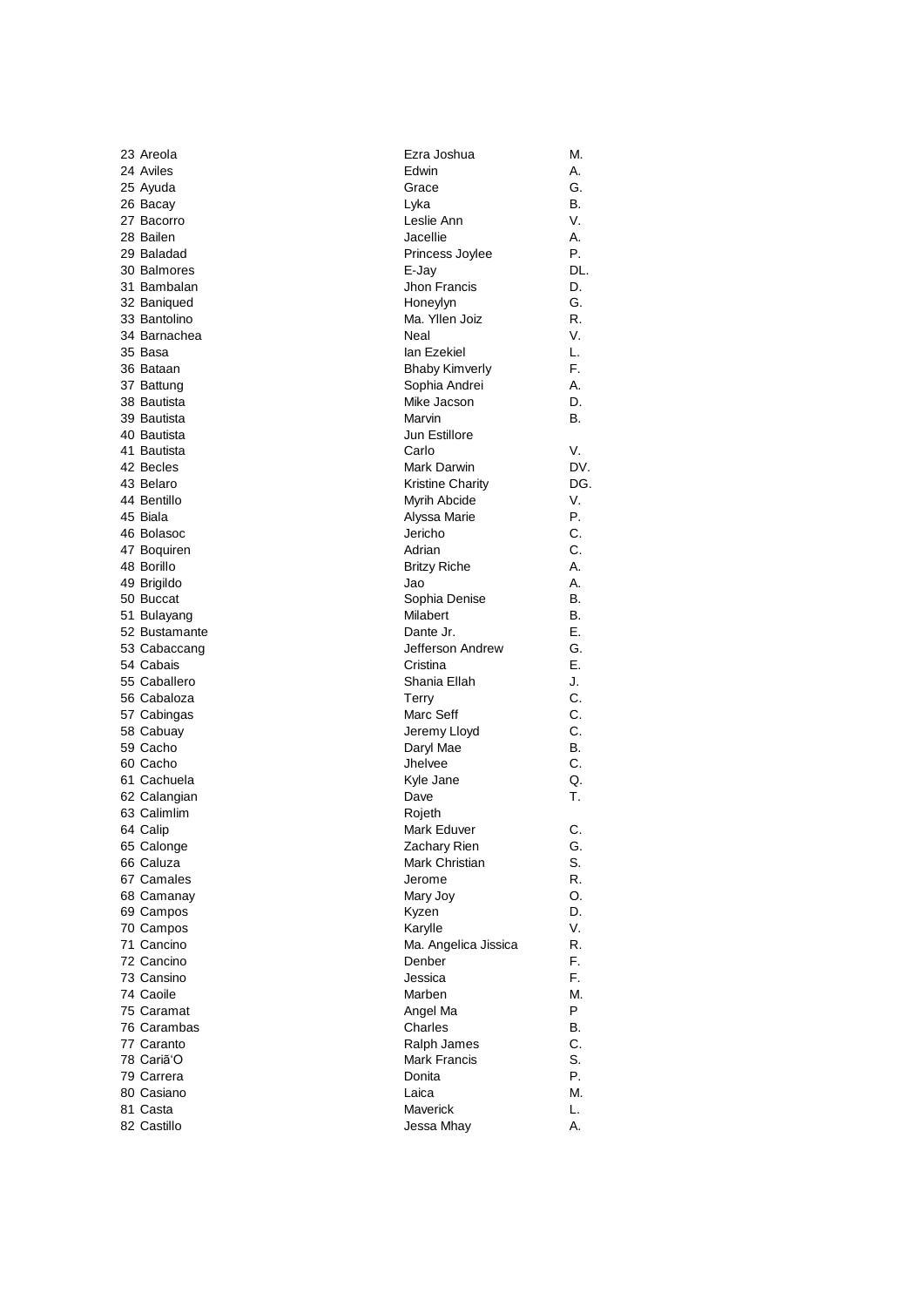| 83 Casugo      | Michael John            | L.  |
|----------------|-------------------------|-----|
| 84 Cayabyab    | Vincent                 | J.  |
| 85 Cayabyab    | <b>Ezekiel Maurice</b>  | А.  |
| 86 Celis       | Vanessa Joy             | В.  |
| 87 Cendaã'A    | Mark Christian          | DV. |
| 88 Cervantes   | Darren                  | L.  |
| 89 Cervera     | Mark                    | С.  |
| 90 Claveria    | Clarissa                | S.  |
| 91 Climaco     | Rose Ann                | D.  |
| 92 Corpuz      | <b>Princess Maureen</b> | В.  |
| 93 Corsino     | Carl Jherellwin         | D.  |
| 94 Credo       | Mary Grace              | C.  |
| 95 Cristobal   | Ma. Fe Veronica         | Κ.  |
| 96 Cuaresma    | Jasmine Zina            | C.  |
| 97 Dalope      | Bryan King              | C.  |
| 98 De Guzman   | Hannah Francheska       | М.  |
| 99 De Guzman   | Cyril Angelique         | S.  |
| 100 De Guzman  | Jc Boy                  | М.  |
| 101 De Guzman  | Justin                  | S.  |
| 102 De Leon    | Ellen Mae               | С.  |
| 103 De Vera    | Judith Kimberly         | C.  |
| 104 De Vera    |                         |     |
|                | Shenna Mae              | L.  |
| 105 Dela Cruz  | Jezcel                  | F.  |
| 106 Dela Cruz  | David                   | А.  |
| 107 Dela Cruz  | Rayven                  | G.  |
| 108 Dela Peã'A | Kyla Jhanyne            | Р.  |
| 109 Dela Rosa  | Francis                 | D.  |
| 110 Dela Vega  | Mary Hyeth              | М.  |
| 111 Desola     | Jerson                  | D.  |
| 112 Diego      | Dion Stephen            | М.  |
| 113 Dizon      | Katrina Anne            | Η.  |
| 114 Doã'A      | Junsonrey               | С.  |
| 115 Doctolero  | Jasmine                 | C.  |
| 116 Domingo    | Justin Ed               | А.  |
| 117 Duco       | Angelo                  | R.  |
| 118 Duque      | Jnorlynne               | С.  |
| 119 Echavaria  | Maricar                 | D.  |
| 120 Encila     | Gilbert                 | Т.  |
| 121 Enverzo    | Camila                  | А.  |
| 122 Erosa      | Mica                    | V.  |
| 123 Esguerra   | Cherry Ann              | L.  |
| 124 Esperanza  | Elain Ma                | V   |
| 125 Estoque    | Honeylyn                | D.  |
| 126 Estrada    | James                   | V.  |
| 127 Fabito     | Joshua                  | Α.  |
| 128 Fajardo    | <b>Marion Ashley</b>    | DV. |
| 129 Famitanico | Erljohn Fritz           | О.  |
| 130 Fermin     | Jann Alec               | Α.  |
| 131 Fernandez  | Mark Angelo             | Е.  |
| 132 Fernandez  | Justine                 | L.  |
| 133 Fernandez  | Nicole                  | В.  |
| 134 Ferrer     | Samantha Joy            | R.  |
| 135 Ferrer     | Christian Ajero         |     |
| 136 Ferrer     | Jaycel Ericka           | Т.  |
| 137 Ferrer     | Erwin                   | Р.  |
| 138 Florentino | Lorenz                  | D.  |
| 139 Flores     | Ivan James              | А.  |
| 140 Fortez     | Jericho                 | ı.  |
|                |                         |     |
| 141 Galang     | Glarrence               | М.  |
| 142 Galapate   | Renzy Jhaya             | C.  |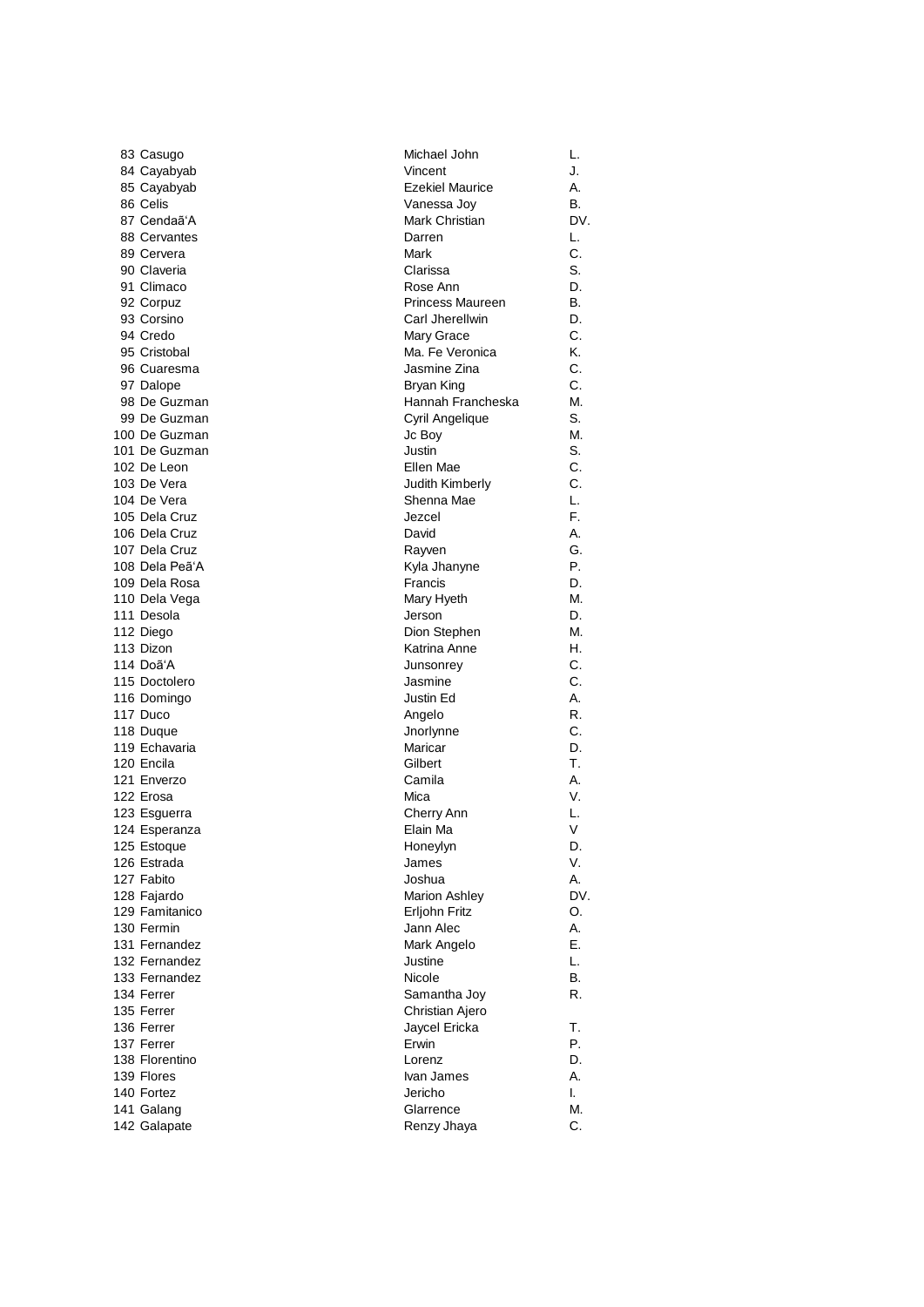| 143 Galario               | Angelo                | G.  |
|---------------------------|-----------------------|-----|
| 144 Gammad                | Kristoff John Louise  | I.  |
| 145 Garcia                | Richelle              | C.  |
| 146 Garcia                | Alliah Shaene         | R.  |
| 147 Garcia                | Mark Lawrence         | М.  |
| 148 Gascon                | Princess Nala         | A   |
| 149 Gasmin                | Mesiree               | C.  |
| 150 Geronimo              | Darylle Jan           | DG. |
| 151 Godoy                 | Angielyn              | А.  |
| 152 Gonsay                | Angeliza              | C.  |
| 153 Goroza                | Jon Charvel           | S.  |
| 154 Gotgotao              | Cristina Marie        | F.  |
| 155 Guarin                | Raph Carlo            | Р.  |
| 156 Guillermo             | Isaac Giovani         | Η.  |
| 157 Gural                 | Michelle              | М.  |
|                           |                       |     |
| 158 Haban                 | Sarina Rose           | В.  |
| 159 Halagao               | Jia Blossom           | R.  |
| 160 Hernandez             | Riah-Mari Iris        | В.  |
| 161 Hortizuela            | Jonathan              | Τ.  |
| 162 Ignacio               | Ryan                  |     |
| 163 Ilustre               | Marck Lester          | Т.  |
| 164 Javier                | Sherwin               | C.  |
| 165 Julian                | Jerico                | D.  |
| 166 Junio                 | Monique               | L.  |
| 167 Junio                 | Mary Joy              | C.  |
| 168 Lacambra              | Tisha                 | L.  |
| 169 Ladislao              | Maricel               | L.  |
| 170 Ladislao              | Jemma Rose            | L.  |
| 171 Laguerta              | Gerry Mar             | В.  |
| 172 Lalangan              | Jissel                | Т.  |
| 173 Laliag                | Julius Ceaszar        | D.  |
| 174 Lambino               | Maria Angelica        | L.  |
| 175 Laroya                | Shine Adrian          | R.  |
| 176 Lavarias              | Glenny Ann            | L.  |
| 177 Lazaro                | Trisha                | L.  |
| 178 Leaã'O                | Natalie               | S.  |
| 179 Ligutan               | Henry Jane            | М.  |
| 180 Lim                   | Frhanceska            | D.  |
| 181 Lleva                 | Lance Lenard          | В.  |
| 182 Locquiao              | Jan Jeremy Alec       | C.  |
| 183 Macabio               | Adriel                | В.  |
| 184 Macaraeg              | Hitomi                |     |
|                           | Godwin                | В.  |
| 185 Madayag<br>186 Madelo | Ruther John           | S.  |
|                           | Nicole Angela         | F.  |
| 187 Magallanes            |                       |     |
| 188 Magalong              | Ailee                 | G   |
| 189 Magbitang             | Ralph John            | C.  |
| 190 Maglambayan           | Marie                 | P   |
| 191 Malapit               | Viena                 | D.  |
| 192 Mamasig               | Ena Elaine            | V.  |
| 193 Manangan              | Janna Grace           | S.  |
| 194 Mangonon              | Jazel Maureen         | А.  |
| 195 Mangsat               | <b>Vincent Paulo</b>  | G.  |
| 196 Mangulabnan           | Andrei                | С.  |
| 197 Manipon               | Shammah Mae           | J.  |
| 198 Manuel                | Elvera Marie          | В.  |
| 199 Marcial               | Ezel                  | D.  |
| 200 Marcos                | King Joshua           | Р.  |
| 201 Medrano               | <b>Rhea Charlotte</b> | Η.  |
| 202 Meriales              | Kyle Lexter           | C.  |
|                           |                       |     |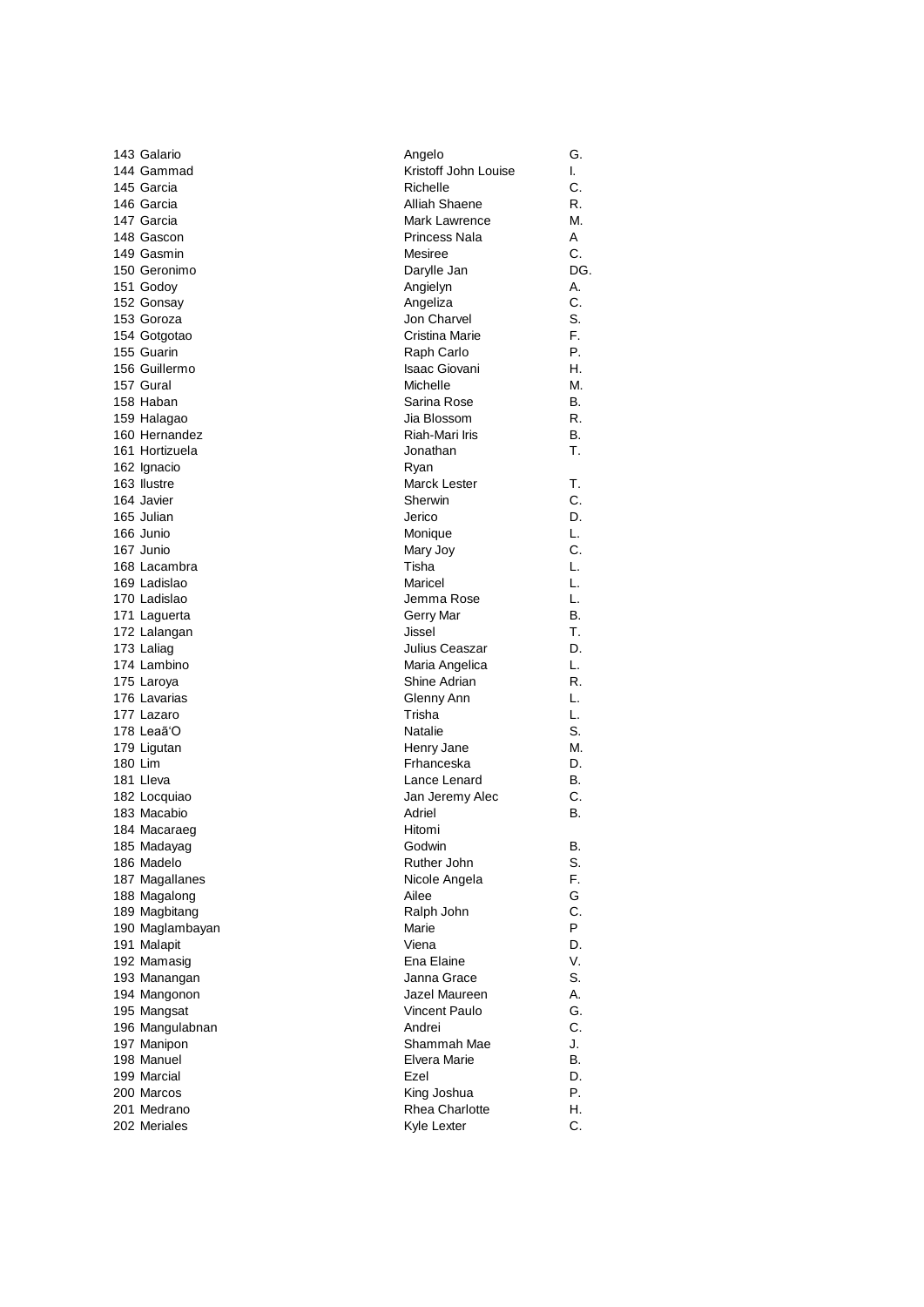| 203 Molina    | Rica Joanna            | С. |
|---------------|------------------------|----|
| 204 Monge     | John Patrick           | N. |
| 205 Montero   | Gielyn                 | M. |
| 206 Muã'Oz    | Andrei                 | В. |
| 207 Narciso   | Shiena Marie           | M. |
| 208 Nardo     | lvy Anne               | S. |
| 209 Naval     | Anna Rose              | D. |
| 210 Naval     | <b>Isaiah James</b>    | В. |
| 211 Neri      | Desiree                | I. |
| 212 Nifas     | <b>Bruce Wyndale</b>   | Q. |
| 213 Obra      | Jennifer               | М. |
| 214 Ocampo    | Galileo Mapa           | M. |
| 215 Oguite    | Diane Rose             | А. |
| 216 Olermo    | Paul Jabez             | С. |
| 217 Oliver    | Roca Blais             | В. |
| 218 Orienza   | Mark Joseph            | Ο. |
| 219 Paco      | Reggie Rick            | G. |
| 220 Pagarigan | Daniela                | Y. |
| 221 Pahinag   | Joenald Miguel         | Р. |
| 222 Pajarillo | Faye Germaine          | Υ. |
| 223 Palisoc   | Jack Mcoy              | В. |
| 224 Palma     | James Patrick          | т. |
| 225 Pande     | Portea Mae             | L. |
|               | Francheska             | F. |
| 226 Papa      | Kyle John              | S. |
| 227 Paquiz    |                        |    |
| 228 Paraan    | Jake Marc Lucky        | M. |
| 229 Patawaran | Chelsea Mae            | S. |
| 230 Pateã'O   | Rhine                  | F. |
| 231 Peralta   | Florence Gian          | В. |
| 232 Perez     | John Azriel            | Y. |
| 233 Petrola   | Jellian                | G. |
| 234 Pimentel  | Shaira Mae             | С. |
| 235 Pitpitan  | Enrico                 | G. |
| 236 Posadas   | Ma. Cristina           | R. |
| 237 Poyaoan   | Angelo Rhian Allen     | G. |
| 238 Prasas    | Lory May               | С. |
| 239 Quesora   | <b>Brandon Eleazar</b> | Е. |
| 240 Quibol    | <b>Marcus Diether</b>  | С. |
| 241 Quinones  | Michelle Lycha         | J. |
| 242 Rabara    | Yvonne Chinnie         | Т. |
| 243 Ramos     | Christine Joyce        | Т. |
| 244 Rasco     | Mel Russel Angelo      | J. |
| 245 Repancol  | Hazel Mae              | ۲. |
| 246 Reyes     | Lovely Jimmylyn        | S. |
| 247 Rivera    | <b>Enrique Gerard</b>  | D. |
| 248 Robles    | Kristine Joy           | Е. |
| 249 Rodriguez | John Vincent           | L. |
| 250 Rosario   | Noime                  | Р. |
| 251 Rosario   | Enrico                 | D. |
| 252 Rosete    | <b>Vince Lester</b>    | Е. |
| 253 Ruar      | Ferdinand              | D. |
| 254 Sabalboro | Justine Joy            | D. |
| 255 Saguiped  | Jhon Jhon Cor          | C. |
| 256 Salinas   | <b>Francis Daniel</b>  | Е. |
| 257 Samson    | Vinz Audrey            | А. |
| 258 Sedaba    | Jeanette               | U. |
| 259 Seranilla | Nikko                  | N. |
| 260 Serios    | Angel                  | J. |
| 261 Siador    | Justine Mae            | D. |
| 262 Sicam     | Eumiah                 | S. |
|               |                        |    |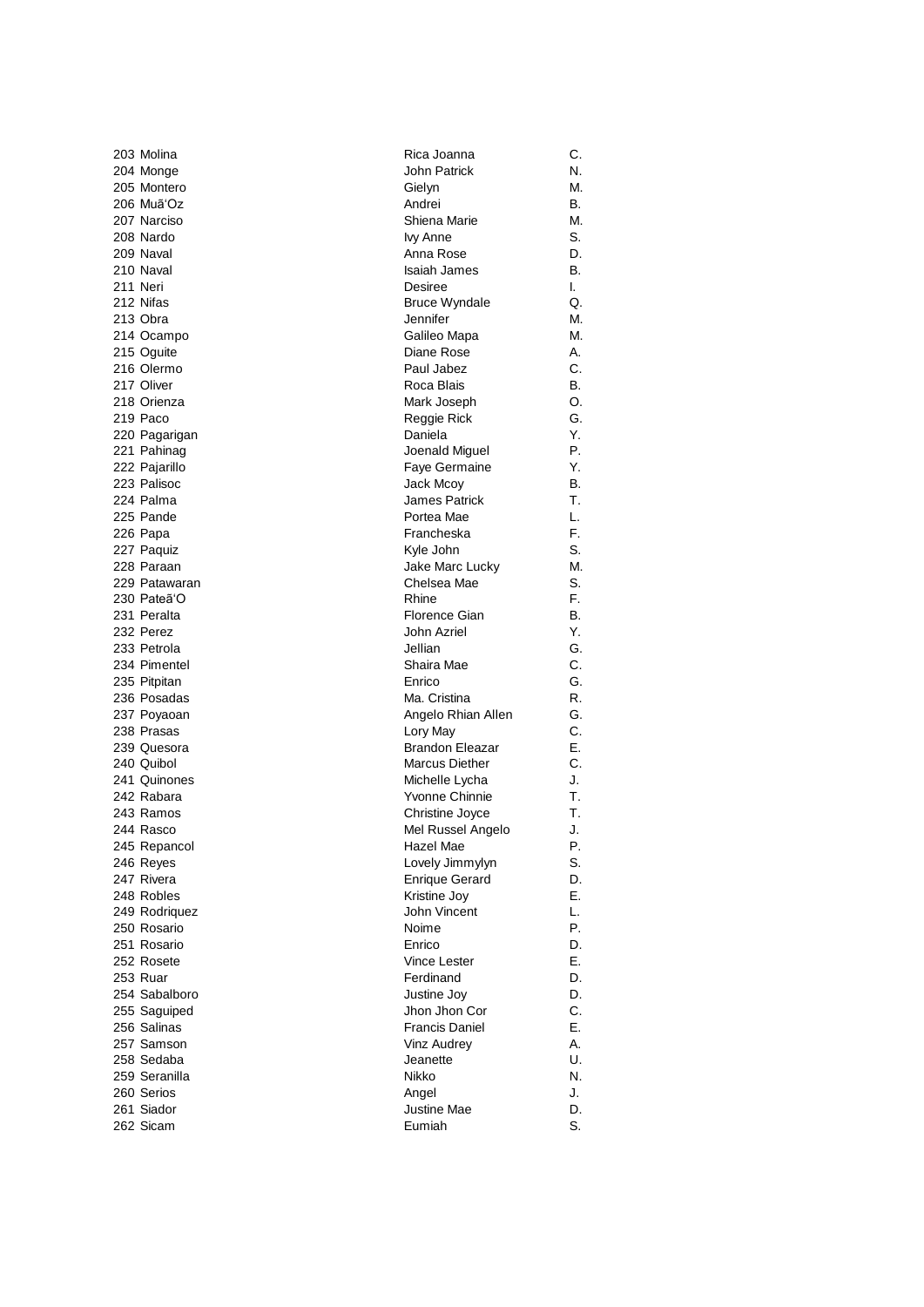| 263 Sison       | Nherilyn                  | C.  |
|-----------------|---------------------------|-----|
| 264 Sison       | Angele Karen Rose         | А.  |
| 265 Solar       | Sherine                   | G.  |
| 266 Solis       | Dexter Rey                | DN. |
| 267 Soriano     | Flabiano                  | Τ.  |
| 268 Soriano     | <b>Mark Deniel</b>        | F.  |
| 269 Soriano     | John Angelo               |     |
| 270 Sotto       | Dean Rei                  | Р.  |
| 271 Suguitan    | <b>Charles Francis</b>    | J.  |
| 272 Taan        | Jeremiah                  | R.  |
| 273 Tabayoyong  | Kaye Lee                  | D.  |
| 274 Tadeo       | Keiziah lvy               | Р.  |
| 275 Taleã'O     | <b>Mariah Cristine</b>    | Р.  |
| 276 Tamayo      | Dianne                    | А.  |
| 277 Tamayo      | Jessica                   | R.  |
| 278 Tan Seng    | Clarisse                  | R.  |
| 279 Tarlit Jr.  | Daniel                    | В.  |
| 280 Tarnate     | <b>Gian Alexis</b>        | М.  |
| 281 Tasani      | John Dominic              | Р.  |
| 282 Tiang       | Aareen Rosalilia Angelene | C.  |
| 283 Torreno     | Tresha Mae                | М.  |
| 284 Tuscano     | Justine                   |     |
| 285 Ubaldo      | Ruvilyn                   | C.  |
| 286 Valdez      | Jello Aldrin              | L.  |
| 287 Valenton    | Genema                    | V.  |
| 288 Valiente    | Michael                   | C.  |
| 289 Velasco     | Meynard                   | D.  |
| 290 Velasco     | Kean Michael              | Р.  |
| 291 Velicaria   | Alvin James               | C.  |
| 292 Vendiola    | Manny                     | V.  |
| 293 Vergara     | Richwell                  | Υ.  |
| 294 Viado       | Aenghel                   | Τ.  |
| 295 Vicente     | <b>Leonard Blaire</b>     | G.  |
| 296 Vidal       | Steve                     | C.  |
| 297 Viernes     | Billy                     | М.  |
| 298 Viernes     | Jaxyl                     | М.  |
| 299 Villanueva  | Harrison                  | F.  |
| 300 Villanueva  | Javie                     | М.  |
| 301 Villota     | Joy Anne                  | D.  |
| 302 Vinluan     | Katherine                 | N.  |
| 303 Vinluan Jr. | Jonathan                  | O.  |
| 304 Yabut       | Mark Jerico               | S.  |
| 305 Zarate      | Leslie Anne               | C.  |

## **QUALIFIED APPLICANTS TO ENROLL IN THE FOLLOWING PROGRAMS**

Bachelor of Science in Mathematics (BSMATH) Bachelor of Science in Information Technology (BSIT)

| <b>FIRST NAME</b> | M.I. |
|-------------------|------|
| Mark              | А.   |
| Lance             | P.   |
| Gemer             | P.   |
| Mark              | М.   |
| Alej Gel Gwyneth  | М.   |
| Justin            | C.   |
| Darren            | O.   |
| Jaspert           | D.   |
| Jerome            | C.   |
| Elly              | R.   |
|                   |      |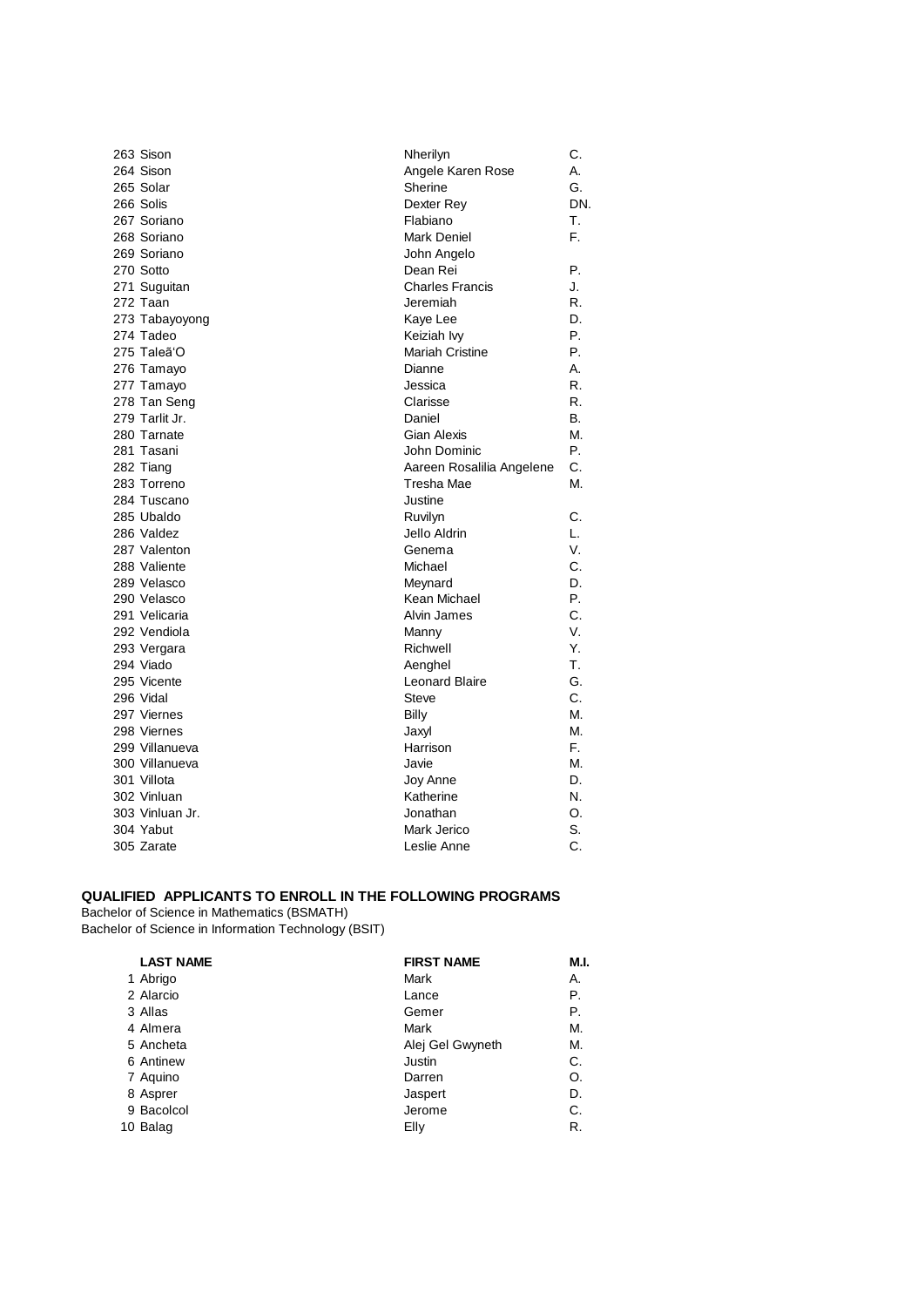| 11 Balatico     | Arman                   | В. |
|-----------------|-------------------------|----|
| 12 Balunsat     | Lucky                   | J. |
| 13 Bautista     | John                    | G. |
| 14 Bautista     | Carlo                   | V. |
| 15 Bernardino   | Rechelle                | В. |
| 16 Bonilla      | John Roy                | V. |
| 17 Bravo        | John Kenneth            | В. |
| 18 Cabanlig     | Mark Kevin              | Α. |
| 19 Cabingas     | Marc Seff               | C. |
| 20 Calizar      | Jewel                   | C. |
| 21 Camba        | John Daryl              | D. |
| 22 Caranga      | Jerlyn                  | S. |
| 23 Carino       | Nikko                   | D. |
| 24 Castillo     | Joshua                  | С. |
| 25 Castillo     | Shelly                  | Τ. |
|                 |                         |    |
| 26 Claveria     | Clarissa                | S. |
| 27 Cortez       | Wendel                  | R. |
| 28 Dalope       | Syrine Maine            | В. |
| 29 Delos Santos | Glenn Mhar              | Q. |
| 30 Domingo      | Krista Bernadette       | Т. |
| 31 Doria        | Leana Keren             | G. |
| 32 Dulay        | Mark Christian          | С. |
| 33 Estigo       | <b>Zydric Agustin</b>   | R. |
| 34 Eugenio      | Lean                    | Κ. |
| 35 Fabros Jr.   | Gil                     | С. |
| 36 Frani        | <b>Dhyniel Oasis</b>    | S. |
| 37 Gapasin      | Jonathan David          | М. |
| 38 Garcia       | John Rey                | M. |
| 39 Garcia       | <b>Rachel Christine</b> | S. |
| 40 Gumapos      | Aries Wendell           | В. |
| 41 Isip         | Ara Jean                | Α. |
| 42 Jadap Jr.    | Laurence                | G. |
| 43 Javier       | Nichole                 | Ρ. |
| 44 Jubilado     | Joebart                 | Е. |
| 45 Junatas      | Aldrin                  | M. |
| 46 Laca         | Jomari                  | В. |
| 47 Lapeia       | John                    | С. |
| 48 Lardizabal   | Jericho                 | L. |
| 49 Librerato    | Mary                    | А. |
| 50 Lobunjames   | James                   | A  |
| 51 Lucero       | Kimberly                | S. |
| 52 Magalong     | Jeraldine               | С. |
| 53 Manila       | Ryle Marc               | ĸ. |
| 54 Matusalem    | David                   | В. |
| 55 Mirasol      | Christopher             | М. |
| 56 Nool         | Sophia                  | Α. |
| 57 Obillo       | Johanna                 | D. |
| 58 Pabo         | Gellian Joy             | J. |
|                 |                         | Т. |
| 59 Palaganas    | Meljan                  |    |
| 60 Palaming     | Regyne                  | V. |
| 61 Posadas      | Cristan Luis            | N. |
| 62 Prado        | Aerobin                 | А. |
| 63 Rabina       | Jose Mari               | R. |
| 64 Ramos        | Xer                     | В. |
| 65 Ramos li     | Lambe                   | F. |
| 66 Repanhazel   | Hazel                   | A  |
| 67 Rivera       | Poliyester              | Р. |
| 68 Ruar         | John Clifford           | D. |
| 69 Siador       | John                    | D. |
| 70 Singson      | Allen                   | C. |